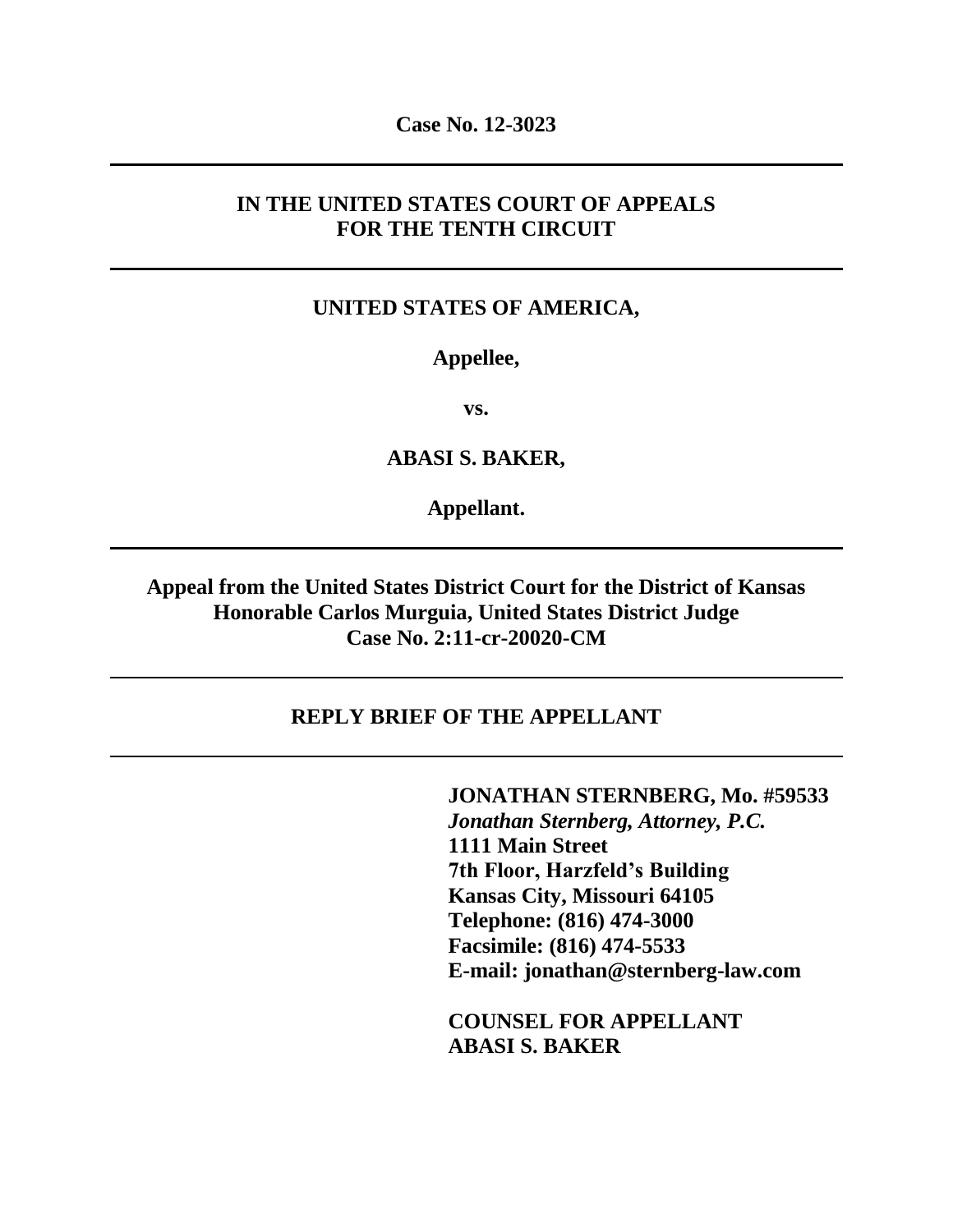# **Table of Contents**

| A. The Court should review for plain error the admission of evidence<br>obtained from the Government's warrantless GPS tracking of Mr.                                                                                  |
|-------------------------------------------------------------------------------------------------------------------------------------------------------------------------------------------------------------------------|
| 1. As the Supreme Court decided <i>United States v. Jones</i> only five days<br>after Mr. Baker's sentencing, there is good cause for his failure to<br>raise his <i>Jones</i> claim in a timely suppression motion. 10 |
| 2. Under the rule of <i>Griffith v. Kentucky</i> , plain error application of<br>Jones is proper for the first time on appeal, regardless of Fed. R.                                                                    |
| B. The district court plainly erred in admitting evidence obtained from<br>the Government's warrantless GPS tracking of Mr. Baker's vehicle20                                                                           |
| 1. The error affected Mr. Baker's substantial Fourth Amendment                                                                                                                                                          |
| 2. The error seriously affected the fairness and integrity of judicial<br>proceedings, as there is a reasonable possibility the evidence<br>obtained from the warrantless search contributed to the jury's<br>.27       |
| C. The good faith exception to the exclusionary rule does not apply. 28                                                                                                                                                 |
|                                                                                                                                                                                                                         |
|                                                                                                                                                                                                                         |
|                                                                                                                                                                                                                         |
|                                                                                                                                                                                                                         |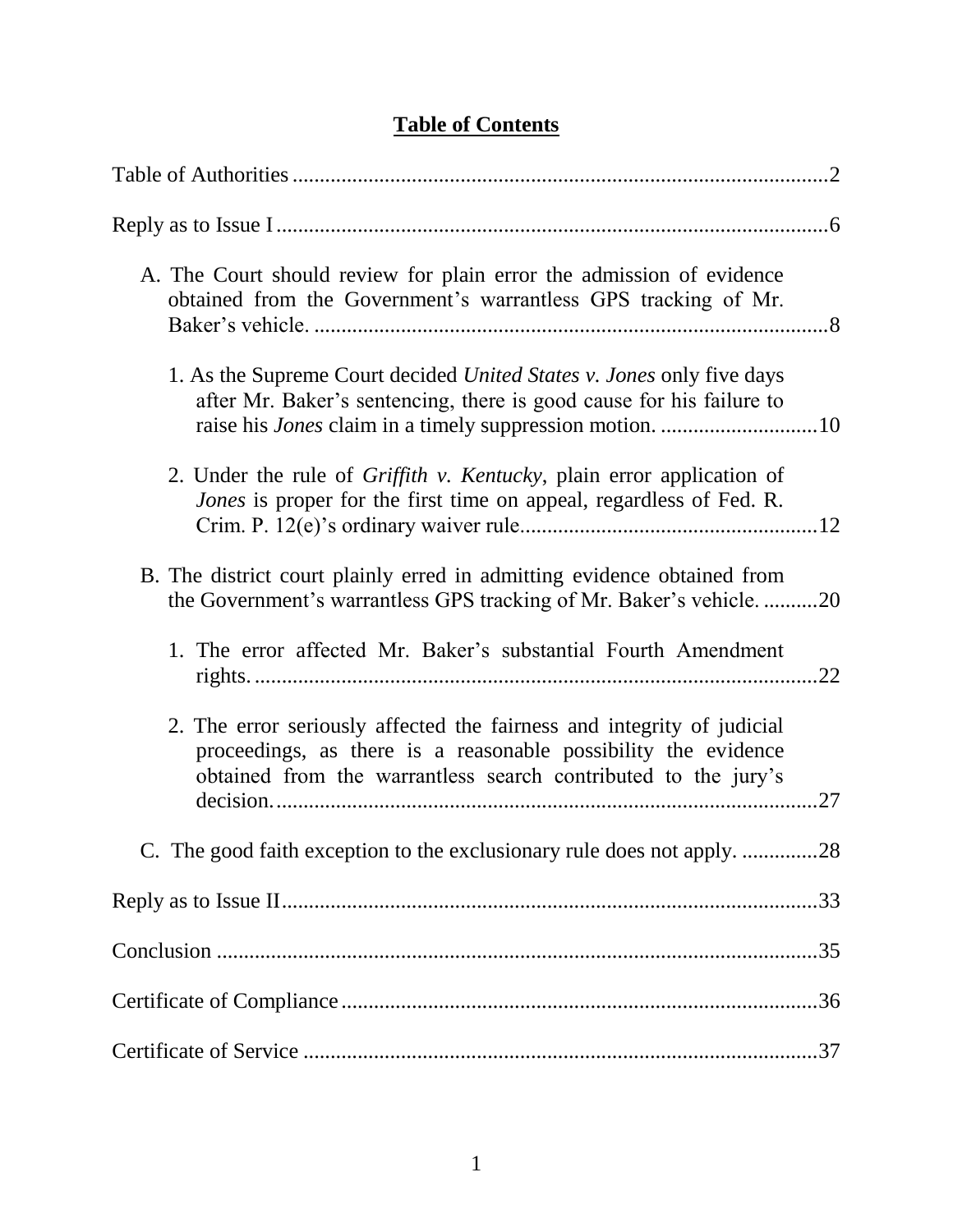# **Table of Authorities**

## **Cases**

| American Trucking Ass'ns, Inc. v. Smith, 496 U.S. 167 (1990)14 |
|----------------------------------------------------------------|
|                                                                |
|                                                                |
|                                                                |
|                                                                |
|                                                                |
|                                                                |
|                                                                |
|                                                                |
|                                                                |
|                                                                |
|                                                                |
| United States v. Baez, ___ F.Supp.2d ___, 2012 WL 2914318      |
|                                                                |
|                                                                |
|                                                                |
|                                                                |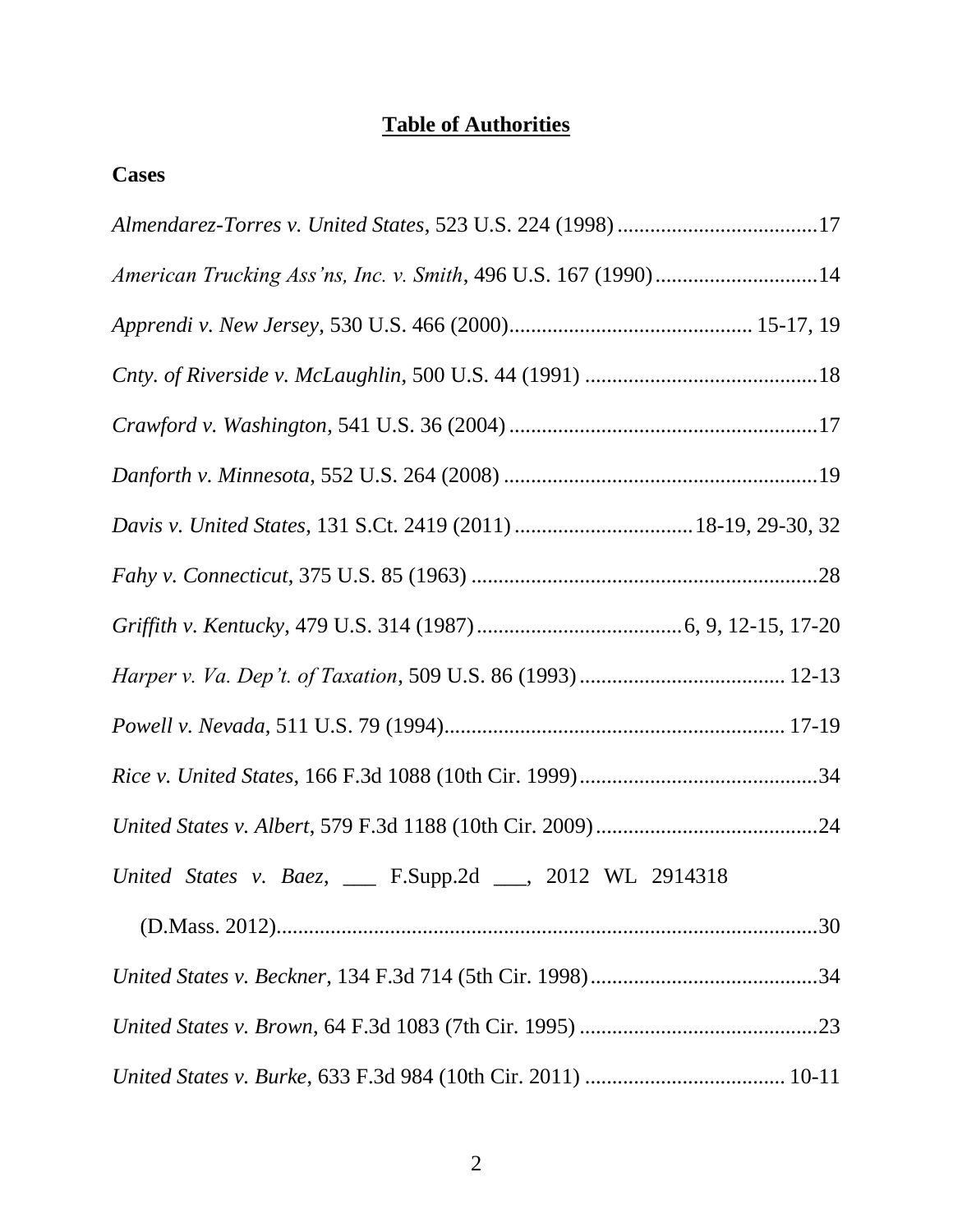| United States v. Cernobyl, 255 F.3d 1215 (10th Cir. 2001)17          |
|----------------------------------------------------------------------|
|                                                                      |
|                                                                      |
| United States v. Cunningham, 413 F.3d 1199 (10th Cir. 2005) 22, 24   |
|                                                                      |
|                                                                      |
|                                                                      |
|                                                                      |
|                                                                      |
| United States v. Jones, 132 S.Ct. 945 (2012)  6-12, 15, 19-22, 27-32 |
|                                                                      |
| United States v. Lee, __ F.Supp.2d __, 2012 WL 1880621               |
|                                                                      |
| United States v. Leon, __ F.Supp.2d __, 2012 WL 1081962              |
|                                                                      |
| United States v. Lujan, 2012 WL 2861546 (N.D.Miss. 2012) 30          |
|                                                                      |
|                                                                      |
|                                                                      |
|                                                                      |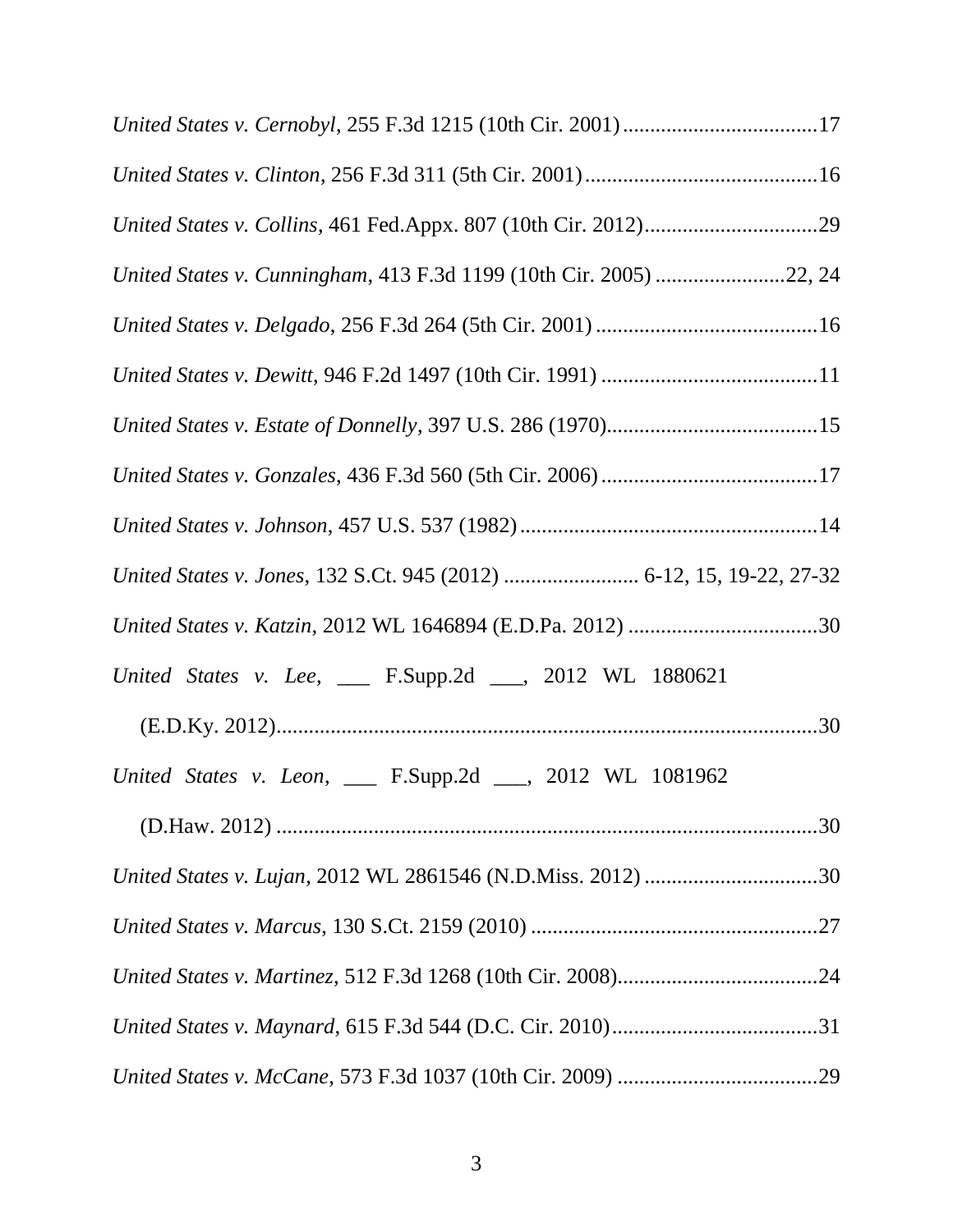| United States v. Oldasou, __ F.Supp.2d __, 2012 WL 3642851      |  |
|-----------------------------------------------------------------|--|
|                                                                 |  |
| United States v. Ortiz, __ F.Supp.2d __, 2012 WL 2951391        |  |
|                                                                 |  |
|                                                                 |  |
| United States v. Pineda-Moreno, 617 F.3d 1120 (9th Cir. 2010)31 |  |
|                                                                 |  |
|                                                                 |  |
|                                                                 |  |
|                                                                 |  |
|                                                                 |  |
|                                                                 |  |
|                                                                 |  |
| <b>Constitution of the United States</b>                        |  |
|                                                                 |  |
|                                                                 |  |
|                                                                 |  |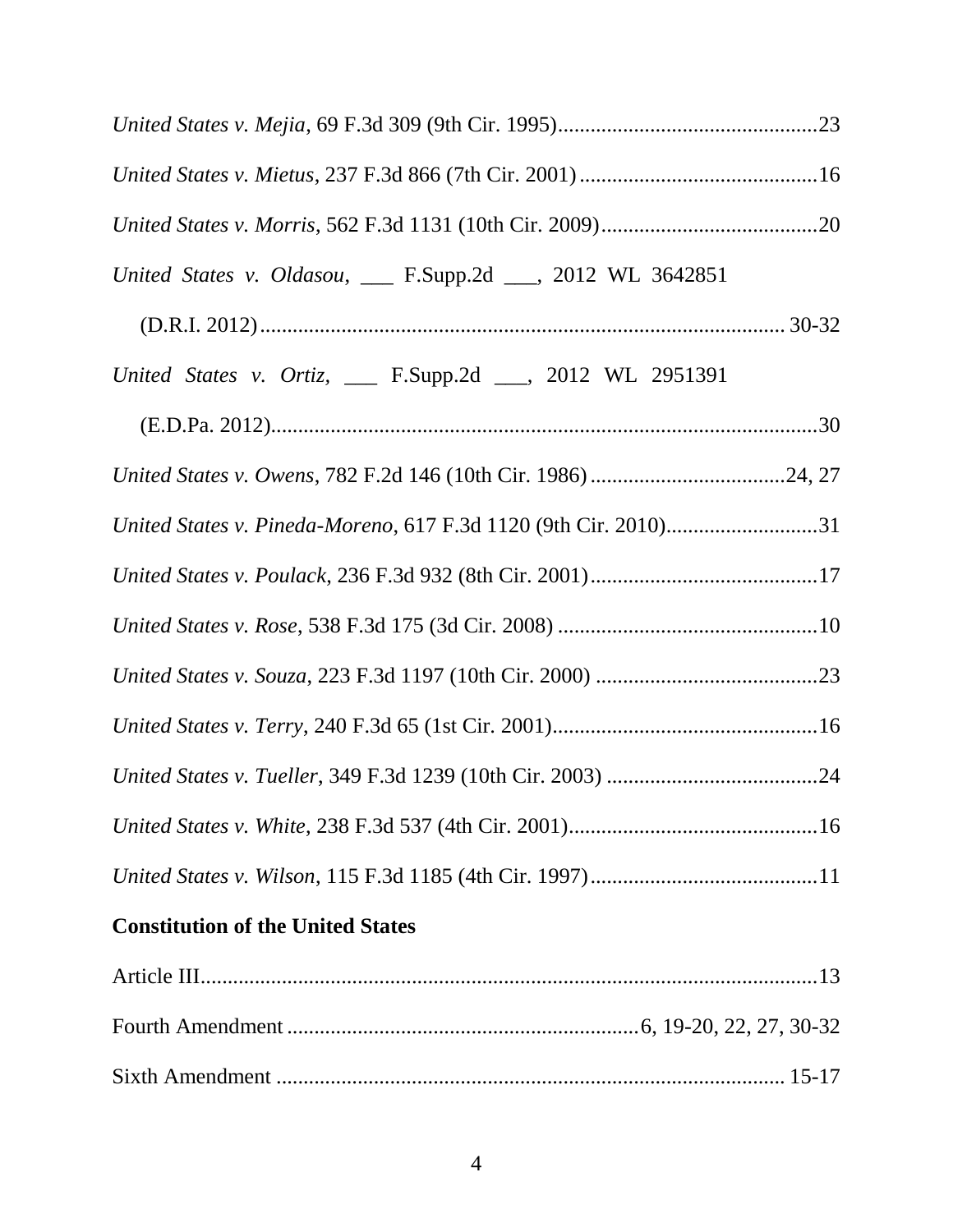# **Federal Rules of Appellate Procedure**

| <b>Federal Rules of Criminal Procedure</b> |  |
|--------------------------------------------|--|
|                                            |  |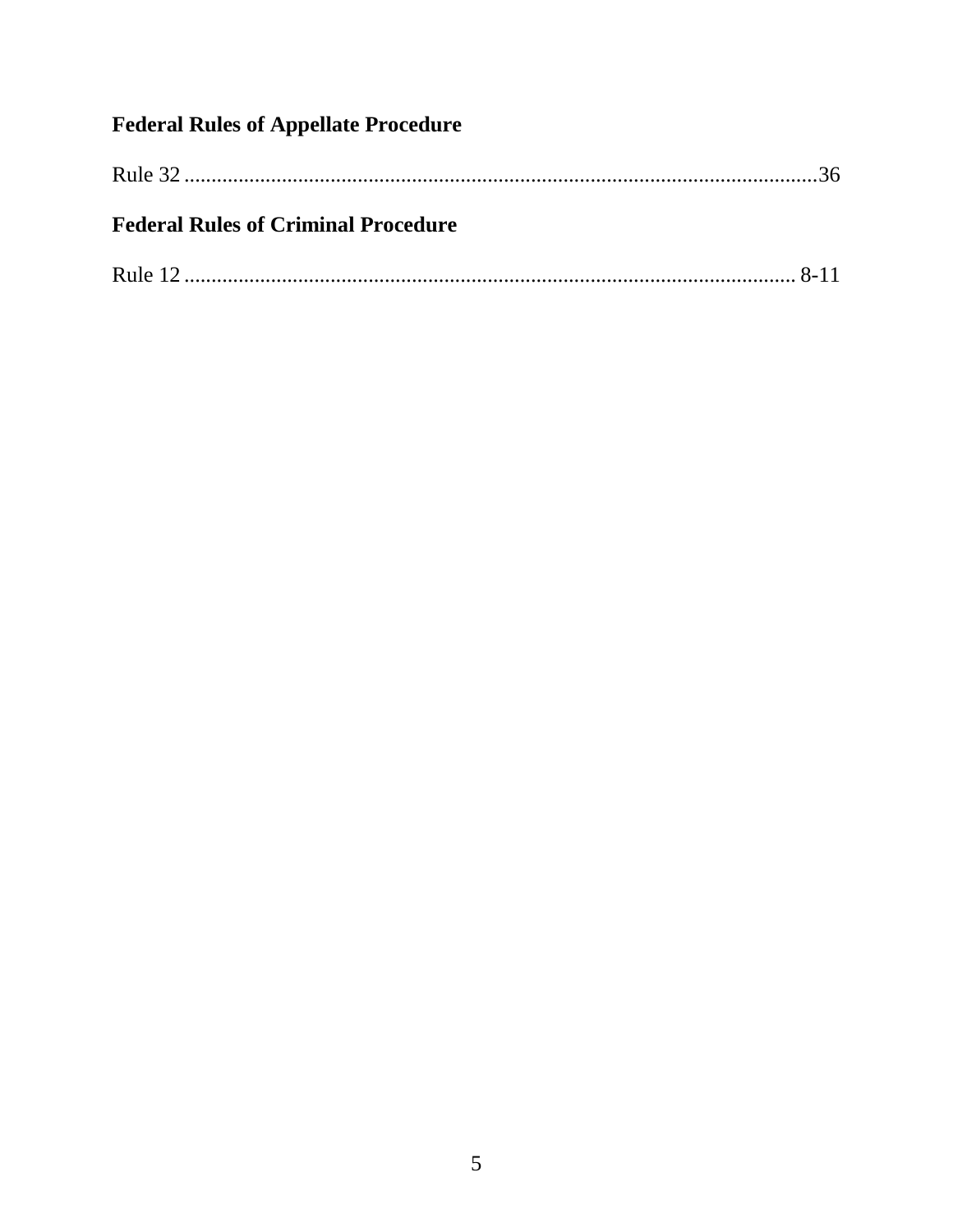#### **Reply as to Issue I**

In the first issue in his opening brief, Appellant Abasi Baker explained how the district court plainly erred in admitting evidence obtained through the warrantless attachment and monitoring of a GPS tracking device on his car. He explained that, under *United States v. Jones*, 132 S.Ct. 945 (2012), handed only down five days after his sentencing, attachment of such a device constitutes a "search" under the Fourth Amendment requiring a warrant. He then explained how the exclusionary rule necessitated reversal of the district court's judgment.

In response, the Government largely sidesteps the substance of this issue. Instead, first, it argues Mr. Baker waived this claim by not moving to suppress the evidence obtained through the warrantless GPS search. It insists he cannot show good cause for being excused from this failure. Then, the Government argues that, under plain error review, admission of the evidence did not prejudice Mr. Baker, as it inevitably would have been discovered through lawful means. Finally, it argues the evidence was admissible anyway, as the agent executing the search was acting in "good faith" based on "binding judicial precedent" from *other* circuits.

The Government's arguments are without merit. First, under *Griffith v. Kentucky*, 479 U.S. 314 (1987), new rules announced by the Supreme Court, including *Jones*, always apply to cases such as this pending on direct review, regardless of whether the claim properly had been raised earlier. Not only does the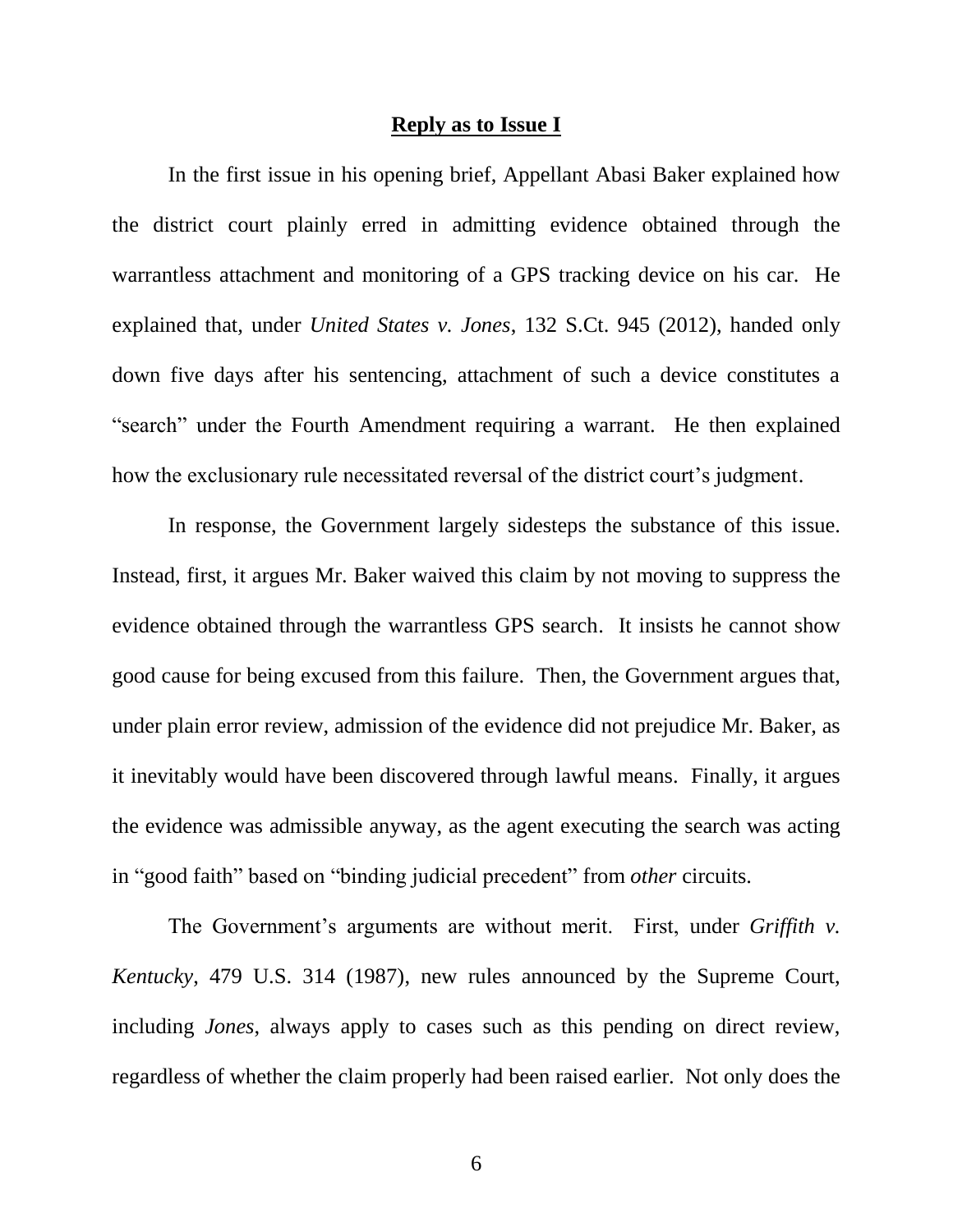*Griffith* rule allow Mr. Baker to raise his *Jones* claim as plain error for the first time on appeal, but it makes the fact *Jones* was handed down *after* his sentencing sufficient "good cause" for his not having raised it earlier.

Second, "inevitable discovery" cannot be based on the Government's speculation or desires as to uncertain situations. Instead, that doctrine only applies when a definite chain of events inevitably leading lawfully to the evidence already had begun. Here, there was no such inevitable chain. The Government's insistence it inevitably would have discovered the evidence lawfully is merely its speculation as to uncertain events, as well as a misstatement of the record.

Finally, the "good faith" exception to the exclusionary rule could not apply. As other courts now have explained regarding *Jones*, reliance on anything less than truly binding circuit precedent – especially when the state of non-binding precedent is in flux – cannot support an *objective* reasonability. As, before *Jones*, this Court never had decided the issue of whether placing a GPS tracker on a car required a warrant, there was no such binding precedent. Indeed, at the time of the search, other circuits had disparate answers to this question. The warrantless search in this case could not have been in *objectively* reasonable good faith.

The admission of the evidence obtained from the warrantless GPS search of Mr. Baker's car was plain, prejudicial error. The Court should reverse the district court's judgment of conviction and sentence against him.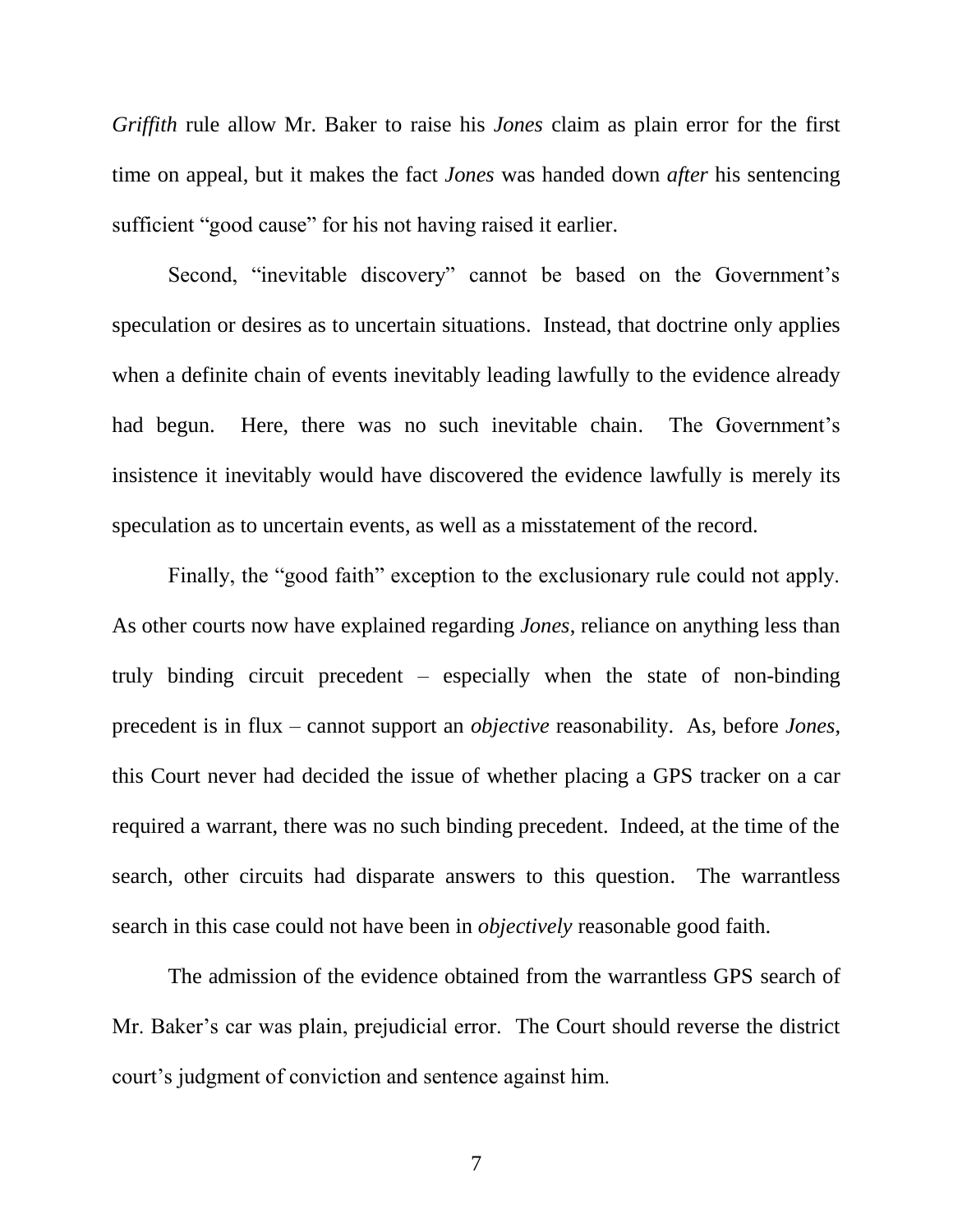#### **A. The Court should review for plain error the admission of evidence obtained from the Government's warrantless GPS tracking of Mr. Baker's vehicle.**

In his opening brief, Mr. Baker admitted he had not timely raised or preserved the issue of whether, under *Jones*, 132 S.Ct. at 945, the district court erred in admitting evidence obtained from the Government's warrantless attachment of a GPS tracking device to his car (Appellant's Brief 42-43). He requested this Court review that issue for plain error (Aplt.Br. 42-43). He presented his argument in the context of plain error review.

In response, the Government argues that, under Fed. R. Crim. P. 12(e), Mr. Baker "is not entitled to review of this issue unless he can show good cause for failing to raise it before the district court" (Appellee's Brief 23). It argues Mr. Baker "waived [this] claim," barring *any* review of it, as he "cannot show 'good cause' for failing to raise [this] claim before the district court" (Aple.Br. 25).

The Government anticipates, however, that Mr. Baker "might argue" *Jones* "constitutes good cause because the [Supreme] Court decided it on January 23, 2012, after [Mr. Baker]'s trial had ended" and, indeed, after his sentencing, while this appeal was pending before this Court (Aple.Br. 25). It argues, though, that this cannot "constitute good cause because the basis for any *Jones*-type suppression claim existed before" the actual decision in *Jones* (Aple.Br. 26). For this, however, it offers no authority.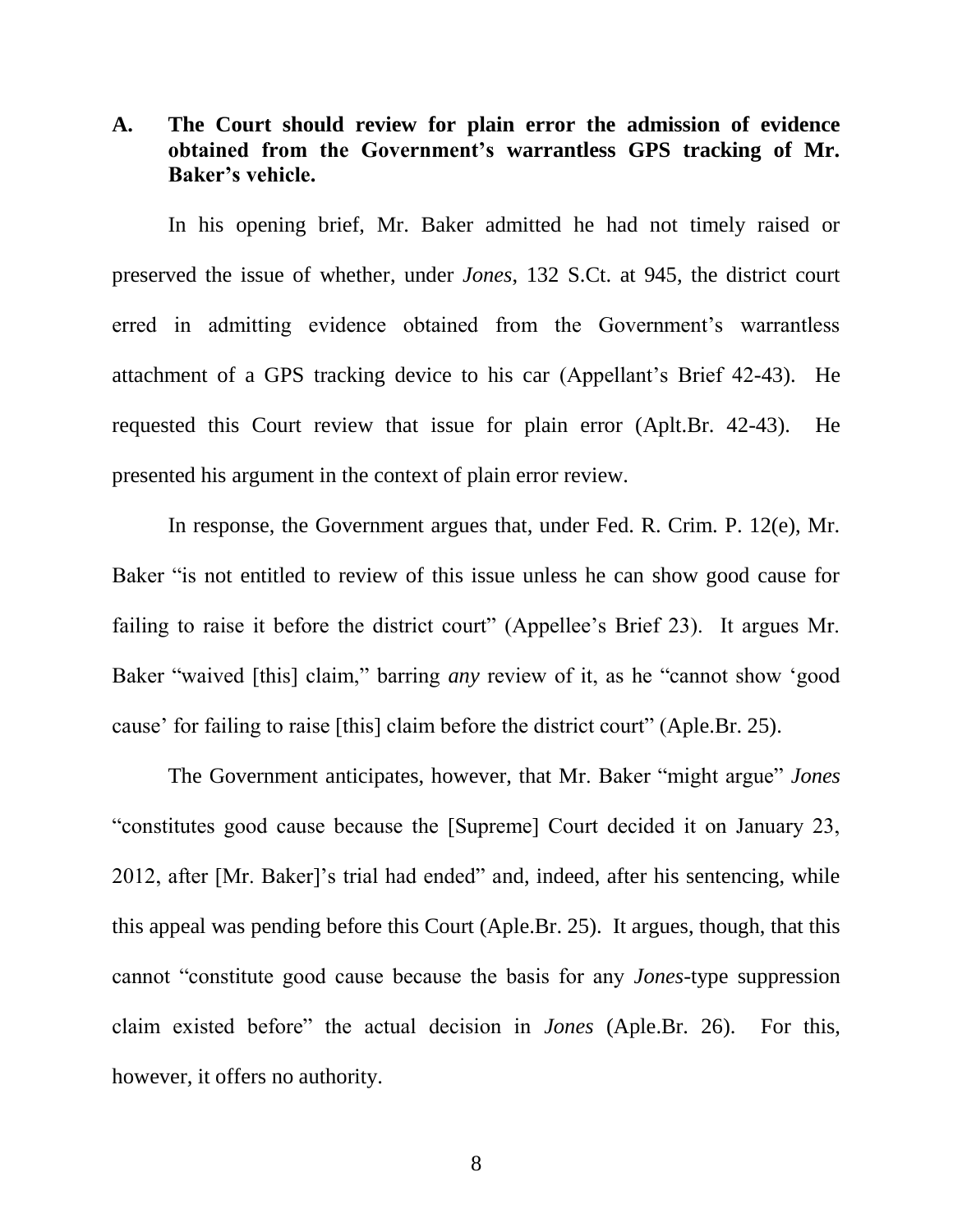This is because no authority supports the Government's argument. Rather, as Mr. Baker briefly mentioned in his opening brief (Aplt.Br. 51), in *Griffith*, 479 U.S. at 314, and its progeny, the Supreme Court was plain that, once it *has* decided an issue (regardless of previous percolations over it in the lower courts), the decision applies to all cases then pending on direct review, regardless of otherwiseexisting procedural devices generally barring it. This is because, if this were not so, the present law of the United States would not apply equally to all individuals, but instead would apply disparately based on mere temporal differences. The *Griffith* line of cases firmly rejects that situation – even when an issue otherwise might have been waived.

Under the *Griffith* rule, the fact *Jones* was decided while this appeal was pending must be held to constitute "good cause" for Mr. Baker's not having raised his *Jones* claim earlier. Indeed, the procedural waiver rule of Fed. R. Crim. P. 12(e) itself must be trumped by the *Griffith* rule mandating fundamental fairness in applying the Constitution equally to all litigants pending direct review at the time a new rule is announced.

The Government's ignoring of the *Griffith* rule is without merit. The Court should review Mr. Baker's first issue for plain error.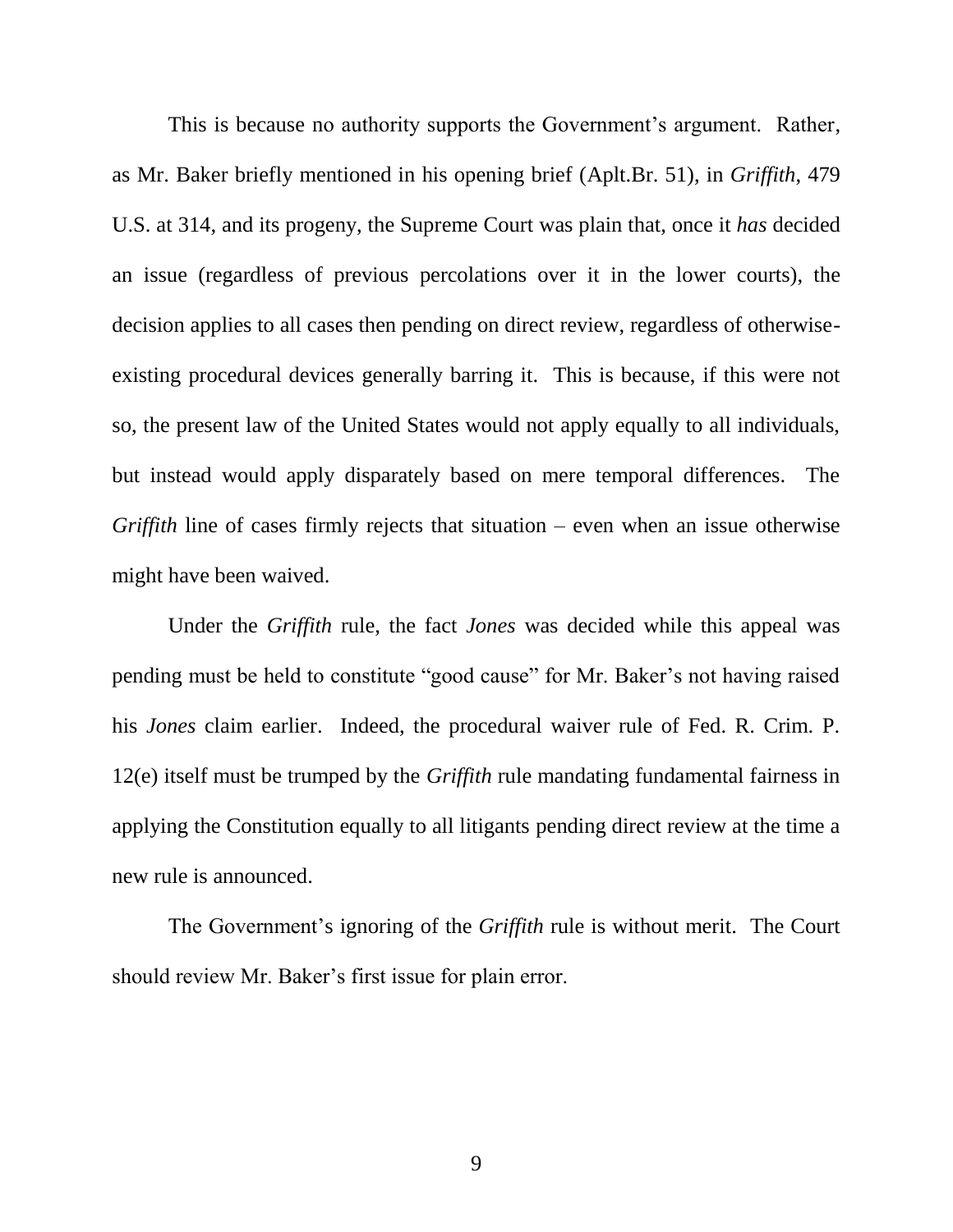#### **1. As the Supreme Court decided** *United States v. Jones* **only five days after Mr. Baker's sentencing, there is good cause for his failure to raise his** *Jones* **claim in a timely suppression motion.**

Fed. R. Crim. P. 12(b)(3)(C) requires a motion to suppress evidence "must be raised before trial …." Under Fed. R. Crim. P. 12(e), "A party waives any Rule 12(b)(3) defense, objection, or request not raised by the deadline the court sets under Rule 12(c) or by any extension the court provides. For good cause, the court may grant relief from the waiver." Thus, a "federal criminal defendant is barred, absent good cause, from raising a reason to suppress evidence for the first time on appeal." *United States v. Burke*, 633 F.3d 984, 988 (10th Cir. 2011) (quoting *United States v. Rose*, 538 F.3d 175, 185 (3d Cir. 2008)). The Rule 12 "good cause" showing applies "at the appellate level," too, and this Court may "grant relief" under it. *Id.*

Good cause exists in this case for Mr. Baker's failure to raise his *Jones* claim in a timely suppression motion. Mr. Baker could not have sought the district court to apply the now-binding precedent of *Jones* to this case within the time limit specified in Rule 12(e), because, at that time, *Jones* had not yet been decided.

In this case, the district court ordered any pretrial motions to be filed by May 25, 2011 (Appellant's Appendix 8). The trial took place over four days in September 2011 (Aplt.App. 9-10). The district court sentenced Mr. Baker on January 18, 2012 (Aplt.App. 11). Only then, five days later, on January 23, 2012 –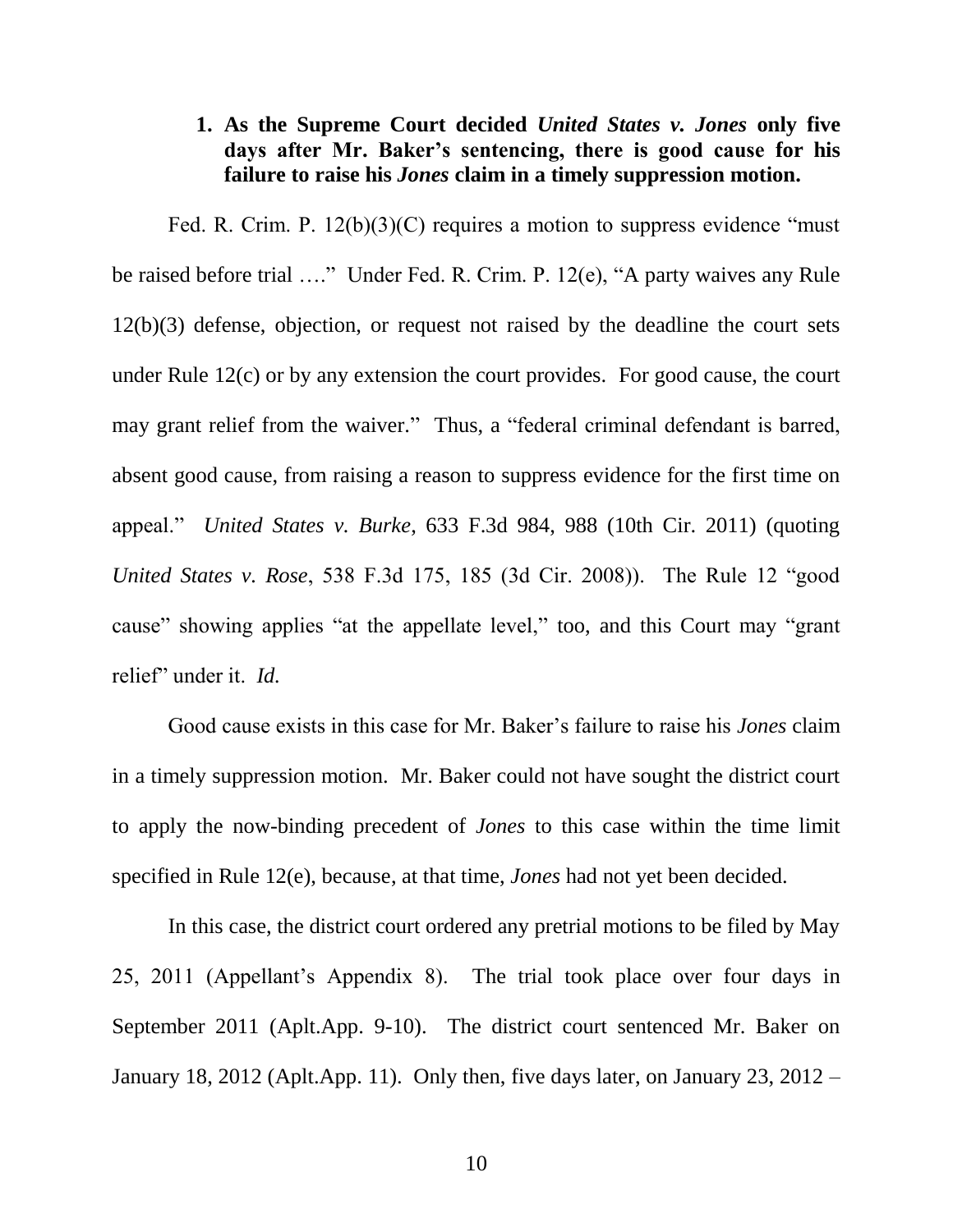the same day Mr. Baker filed his notice of appeal (Aplt.App. 11) – did the Supreme Court unanimously decide in *Jones* that "the Government's installation of a GPS device on a target's vehicle, and its use of that device to monitor the vehicle's movements, constitutes a 'search.'" 132 S.Ct. at 949.

The "good cause" exception of Rule 12(e) is "a safety valve for counsel's inadvertent failure to raise an argument at a suppression hearing." *Burke*, 633 F.3d at 991. It is intended to "protec[t] against a miscarriage of justice." *Id.* If "sufficient information was" not "available to defense counsel that would have enabled him to frame his suppression motion to include" a specific claim, that can constitute sufficient "good cause" to meet Rule 12(e). *Id.* at 988 (quoting *United States v. Wilson*, 115 F.3d 1185, 1191 (4th Cir. 1997)). Similarly, an "impediment to [a defendant's] ability to raise [an] issue" can constitute sufficient "good cause." *Id.* (quoting *United States v. Dewitt*, 946 F.2d 1497, 1502 (10th Cir. 1991)).

The circumstances of this case as to Mr. Baker's *Jones* claim support opening Rule 12(e)'s "good cause" "safety valve" to address the justice of the Government's warrantless action that *Jones* firmly decides was a search, requiring a warrant. Sufficient information to make out a suppression claim under *Jones* was unavailable to Mr. Baker's counsel below because, regardless what other circuits had decided by May 2011, *Jones* had not yet been decided. While whether attachment and monitoring of a GPS tracking device to a car is a "search" was in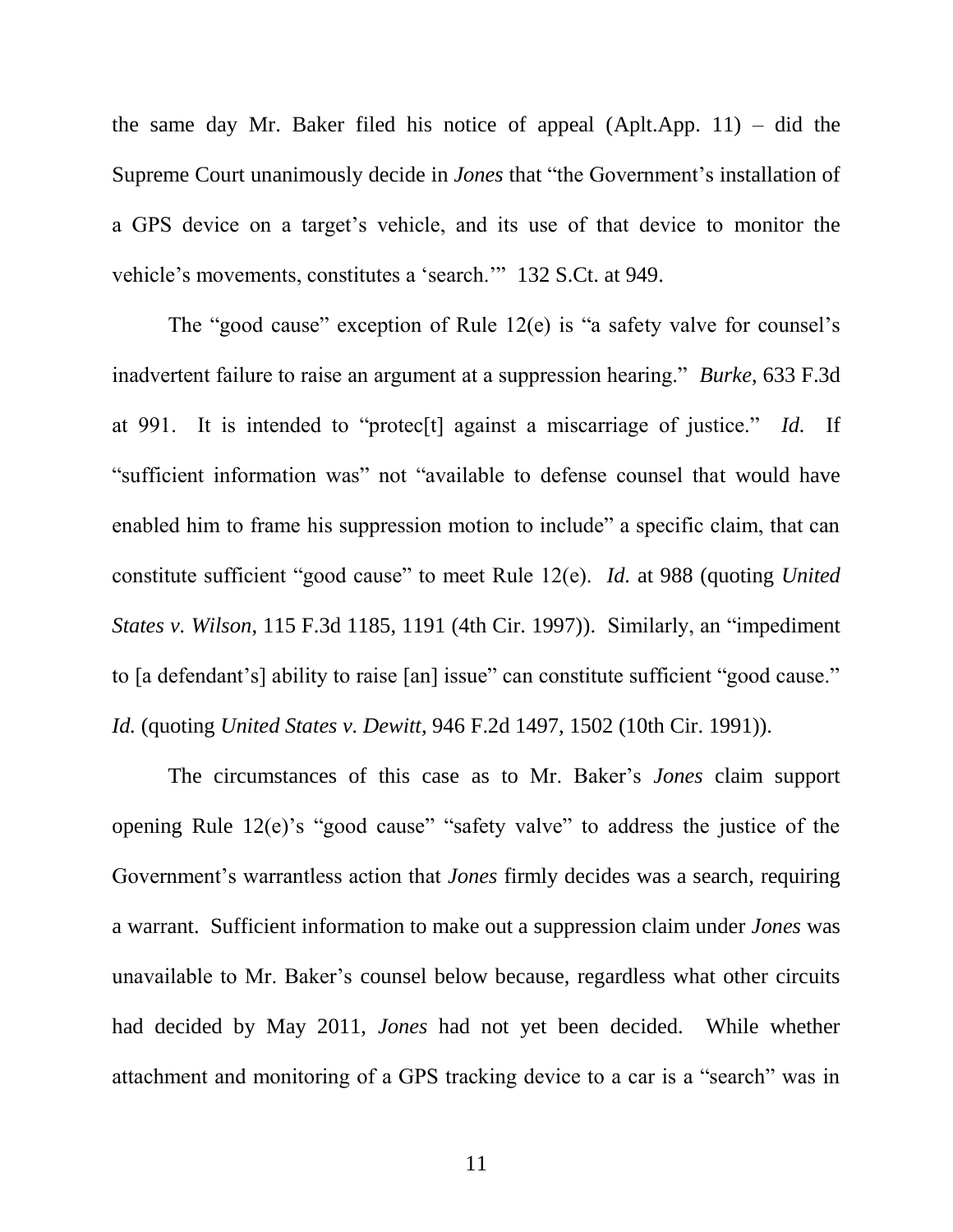flux nationally, the law announced by the Supreme Court in *Jones* had *not yet been* announced in May 2011, when Mr. Baker's pretrial motions were due.

To avoid applying the Constitution merely because Mr. Baker's circumstances vis-à-vis *Jones* are an accident of time would be a miscarriage of justice. Good cause must exist for Mr. Baker's not raising *Jones* before *Jones* existed. The *Griffith* rule explains this more fully.

#### **2. Under the rule of** *Griffith v. Kentucky***, plain error application of**  *Jones* **is proper for the first time on appeal, regardless of Fed. R. Crim. P. 12(e)'s ordinary waiver rule.**

The fundamental principle of *Griffith*, 497 U.S. at 107 – that a new rule announced by the Supreme Court always applies to cases pending on direct review at the time of the Supreme Court's decision – even more strongly supports that the timing of *Jones* must constitute sufficient "good cause" under Rule 12(e). The *Griffith* rule simultaneously both mandates application of the "good cause" "safety" valve" in Rule 12(e) to Mr. Baker's *Jones* claim and trumps Rule 12(e)'s ordinary waiver principles in applying *Jones* to this case.

 In all instances, a litigant whose case is on direct review is entitled to the benefit of a change in the law through retroactive application of the intervening decision. *Harper v. Va. Dep't. of Taxation*, 509 U.S. 86, 97 (1993) (civil cases); *Griffith*, 479 U.S. at 328 (criminal cases).

When this occurs, traditional waiver rules do not bar this application: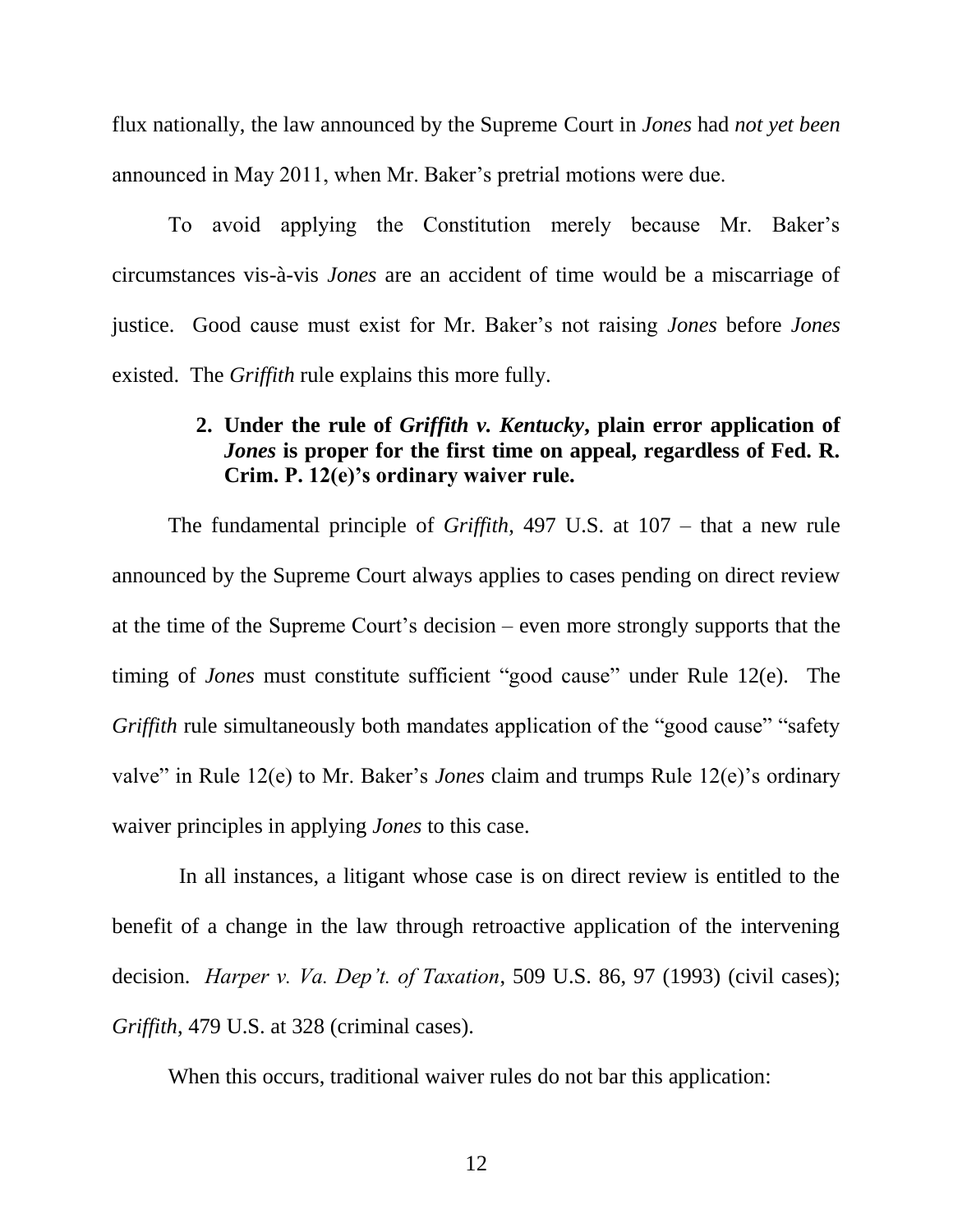When this Court applies a rule of federal law to the parties before it, that rule is the controlling interpretation of federal law and must be given *full retroactive effect in all cases still open on direct review and as to all events*, regardless of whether such events predate or postdate our announcement of the rule.

*Harper*, 509 U.S. at 97 (emphasis added). This is especially true in criminal cases: "[A] new rule for the conduct of criminal prosecutions is to be applied retroactively to all cases, state or federal, pending on direct review or not yet final, with no exception for cases in which the new rule constitutes a 'clear break' with the past." *Griffith*, 479 U.S. at 328.

Retroactive application of an intervening decision is part of the "basic norms of constitutional adjudication …" *Id.* at 322. There are two overarching reasons for this. The first is to ensure federal courts fulfill their constitutional function of adjudication rather than legislation. *Id.* Because of the "case or controversy" requirement of U.S. Const. art. III, the "nature of judicial review" is such that a federal court necessarily adjudicates a single case and decides the issue before it; in so doing, it may announce a new rule. *Id.* Preservation of the "integrity of judicial review" requires the new rule be applied "to all similar cases pending on direct review." *Id.* at 322-23. This is because the "'nature of judicial review'" is different from "the quintessentially 'legislat[ive]' prerogative to make rules of law retroactive or prospective as we see fit." *Harper*, 509 U.S. at 95 (quoting *Griffith*, 479 U.S. at 322).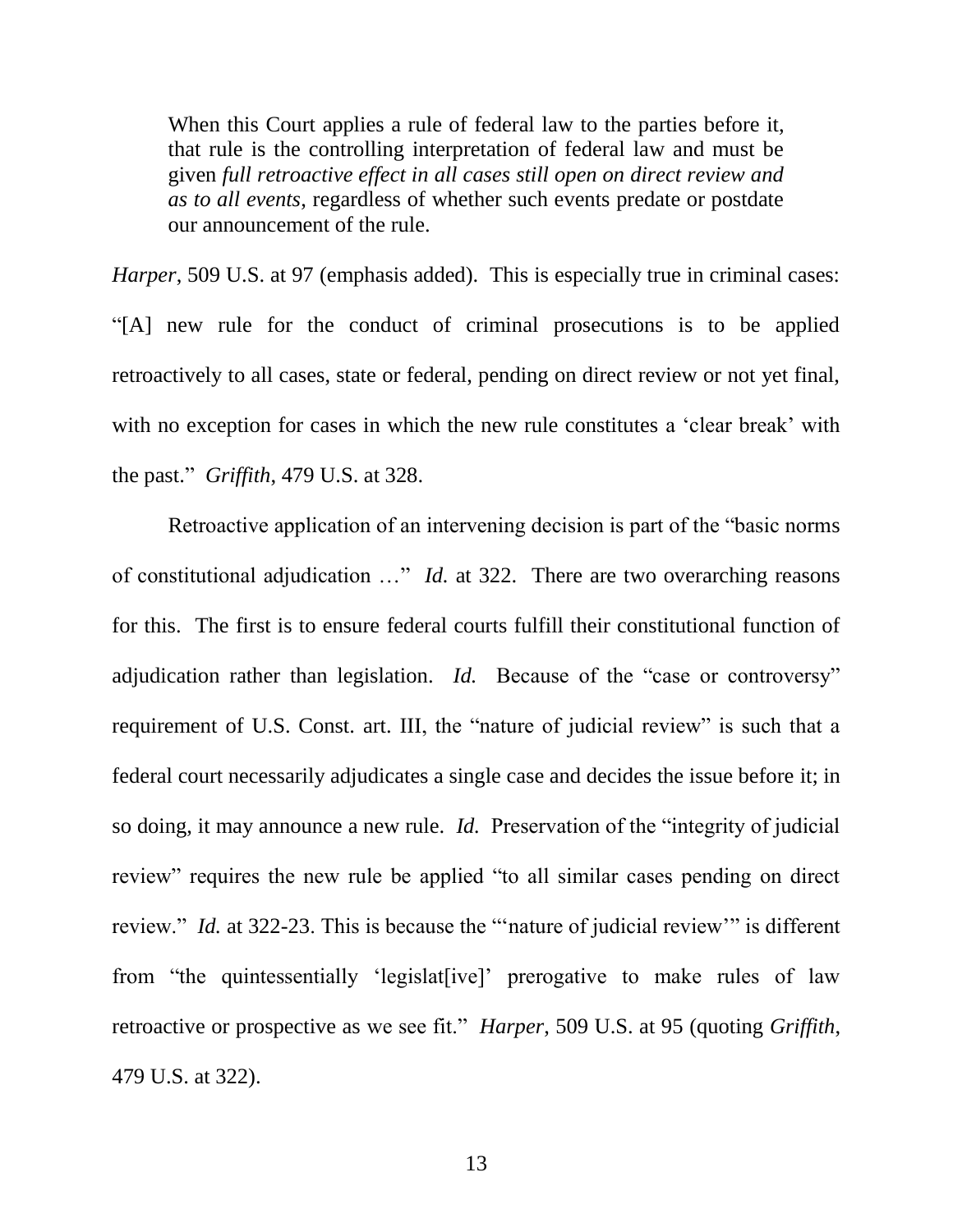The second reason for retroactively applying new rules to *all* cases pending direct review is that "selective application of new rules violates the principle of treating similarly situated [parties] the same." *Id.* (alteration in original) (quoting *Griffith*, 479 U.S. at 323). In the context of retroactivity, the Supreme Court has measured whether parties are "similarly situated" solely by reference to the finality of the direct appeal. *See, e.g.*:

- *American Trucking Ass'ns, Inc. v. Smith*, 496 U.S. 167, 214 (1990) (Stevens, J., dissenting) (contending an intervening decision ought to apply retroactively to case not yet final when intervening decision was handed down, because "[t]he Court has no more constitutional authority in civil cases than in criminal cases to disregard current law or to treat similarly situated litigants differently");
- *Harper*, 509 U.S. at 97 (discussing "similarly situated" in terms of the finality of the case: "[W]e now prohibit the erection of selective temporal barriers to the application of federal law in noncriminal cases"); and
- *United States v. Johnson*, 457 U.S. 537, 555-56 (1982) (discussing "similarly situated defendants" strictly in terms of the finality of conviction on direct appeal, and advocating an approach "that resolve[s] all nonfinal convictions under the same rule of law").

An case is considered "final" for retroactivity purposes when the availability of an appeal has been exhausted and the time for a certiorari petition has expired or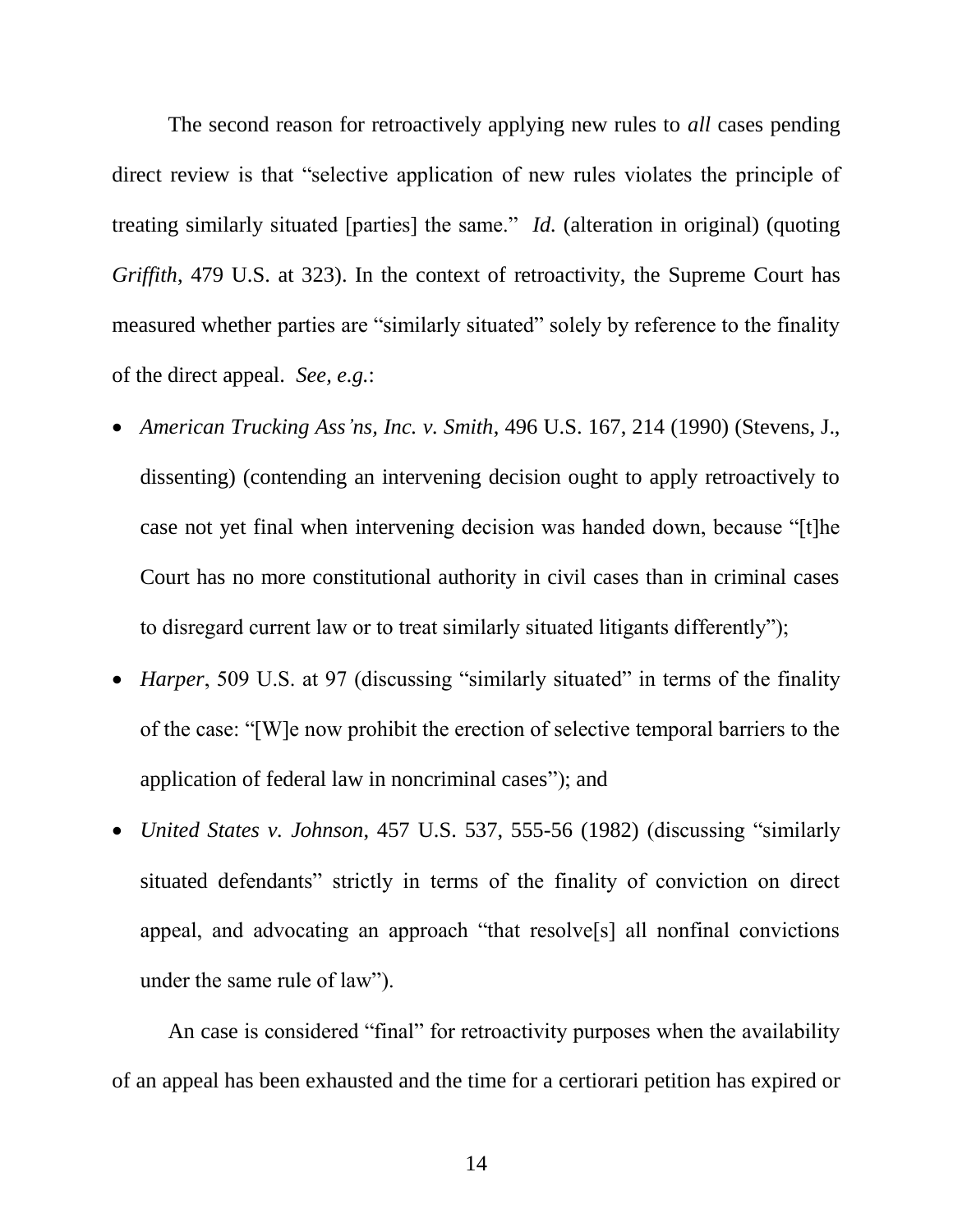a certiorari petition has been denied. *Griffith*, 479 U.S. at 321 n. 6; *United States v. Estate of Donnelly*, 397 U.S. 286, 296 (1970) (Harlan, J., concurring) ("Just as in the criminal field the crucial moment is ... the time when a conviction has become final, ... so in the civil area that moment should be when the transaction is beyond challenge either because the statute of limitations has run or the rights of the parties have been fixed by litigation and have become res judicata.").

Implicit in the Government's argument that Mr. Baker waived his *Jones* claim before *Jones* even existed is that litigants are not "similarly situated" for retroactivity purposes if one litigant has failed to make an argument anticipating the intervening decision while another litigant has made such an argument. For *Griffith* retroactivity purposes, this must be a distinction without a difference.

Indeed, previous decisions retroactively applying new, intervening Supreme Court decisions to cases pending on direct review do not support adding an additional, procedural hurdle to that retroactive application, as the Government advances. Such a hurdle unnecessarily would narrow the class of litigants who will receive the benefit of an intervening Supreme Court decision.

Numerous federal appellate courts – including this Court – previously have cast aside traditional waiver principles in applying intervening Supreme Court decisions to cases pending on direct review. For example, when the Supreme Court decided *Apprendi v. New Jersey*, 530 U.S. 466 (2000), holding the Sixth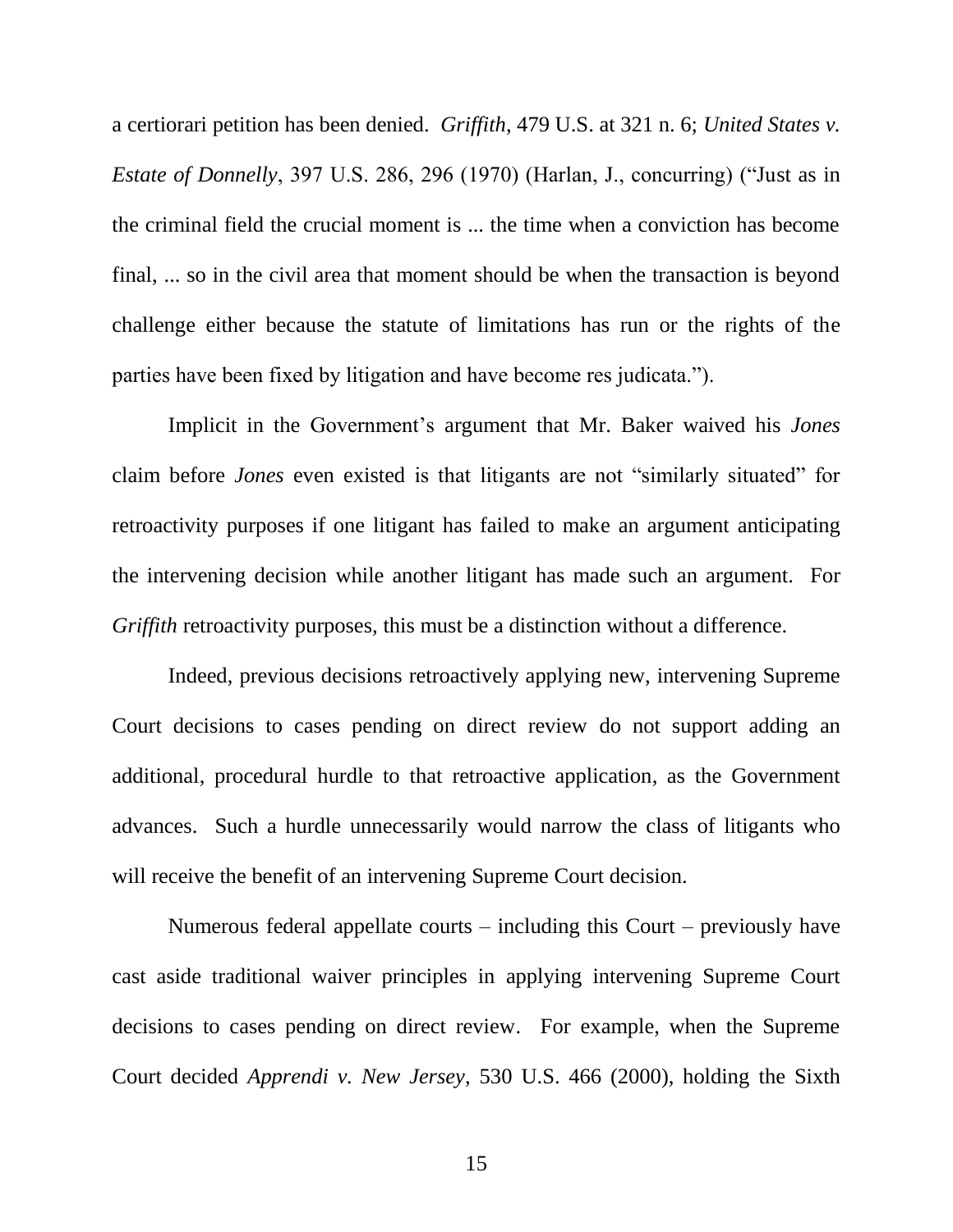Amendment right to a jury trial prohibited judges from increasing criminal sentences beyond statutory maximums when based on facts other than those decided by a jury, this Court and many others applied *Apprendi* to cases pending on direct review even where the *Apprendi* claim otherwise would have been waived. *See, e.g.*:

- *United States v. Clinton*, 256 F.3d 311, 313 (5th Cir. 2001) (on GVR order from the Supreme Court) (reviewing a defendant's sentences for plain error where "the [*Apprendi*] arguments presented herein were not presented to the district court or this Court on initial appeal");
- *United States v. Terry*, 240 F.3d 65, 72-73 (1st Cir. 2001) (reviewing a defendant's *Apprendi* claims for plain error where the defendant did not object "at sentencing" and failed to put the "arguments in the initial briefs on appeal");
- *United States v. White*, 238 F.3d 537, 541 (4th Cir. 2001) (reviewing an *Apprendi* claim for plain error where the defendant first raised it in a supplemental brief);
- *United States v. Delgado*, 256 F.3d 264, 280-81 (5th Cir. 2001) (same);
- *United States v. Mietus*, 237 F.3d 866, 875 (7th Cir. 2001) (reviewing a defendant's *Apprendi* claims for plain error after the defendant "waived" the claims below by failing to object at trial; the defendant raised *Apprendi*-type claims for the first time in supplemental briefs five days before oral argument);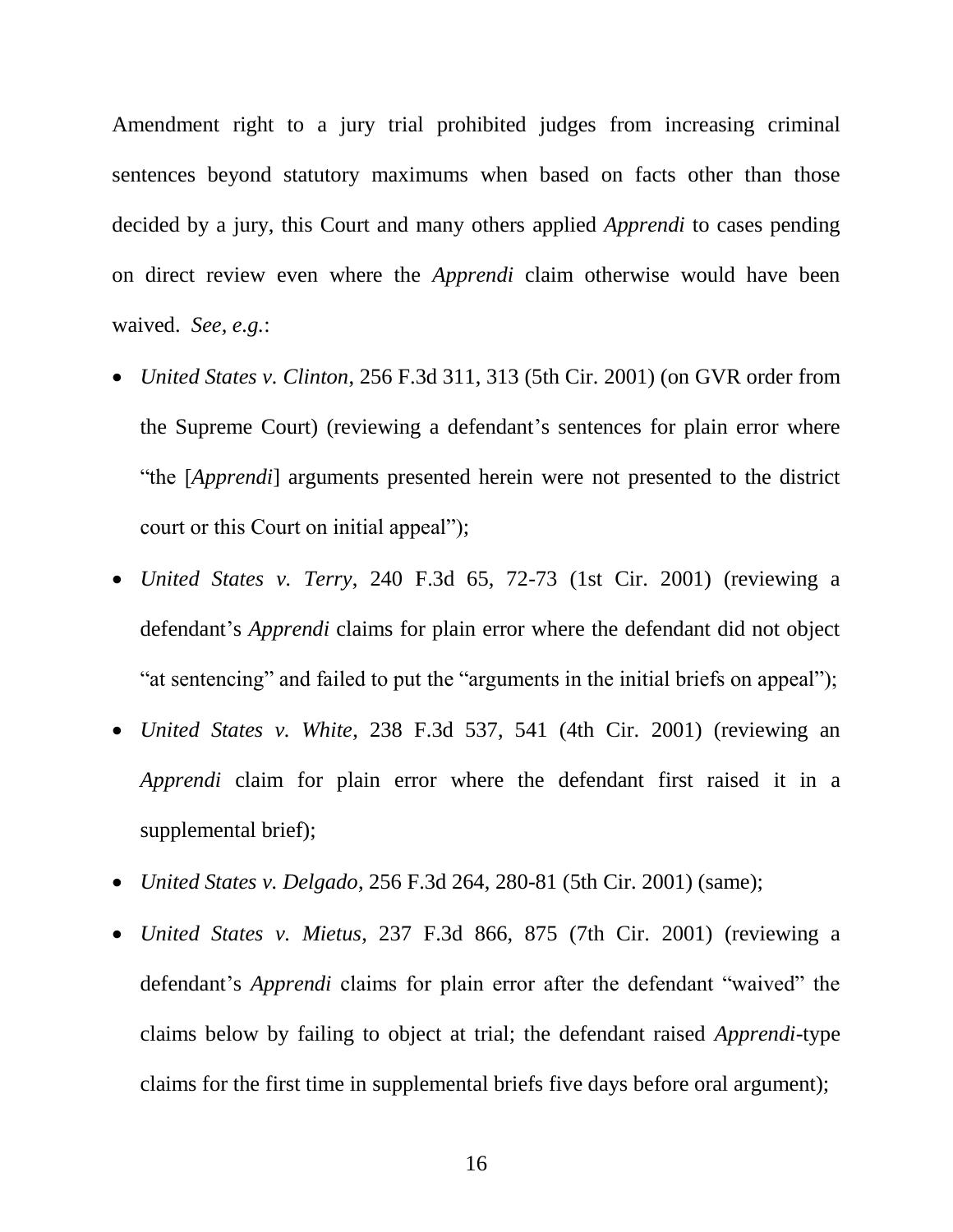- *United States v. Poulack*, 236 F.3d 932, 935-37 (8th Cir. 2001) (reviewing an Apprendi claim for plain error where the defendant first raised the claim in a "supplemental brief");
- *United States v. Cernobyl*, 255 F.3d 1215,, 1216-17 (10th Cir. 2001) (same);
- *see also United States v. Gonzales*, 436 F.3d 560, 575-76 (5th Cir. 2006) (reviewing for plain error admission of evidence under recent decision in *Crawford v. Washington*, 541 U.S. 36 (2004), raised for first time on appeal).

In all of these cases, the litigants certainly *physically* could have raised a claim that the Sixth Amendment prohibited their sentence enhancements for the reasons *Apprendi* gave. Just as the Government advances here, "the legal bases of [the *Apprendi* claims] were well-known at least as of [the Supreme Court's decision in *Almendarez-Torres v. United States*, 523 U.S. 224 (1998)], when the" Supreme Court laid the basic framework it specifically confirmed in *Apprendi*, and even earlier, "when the Supreme Court had granted certiorari in" *Apprendi* (Aple.Br. 26). But this mattered not: *Apprendi* had to be applied retroactively and the defendants' *Apprendi* claims reviewed.

The Supreme Court itself specifically has confirmed the *Griffith* rule of retroactivity trumps ordinary waiver principles. *See Powell v. Nevada*, 511 U.S. 79 (1994). The defendant in *Powell* was arrested without a warrant and held for ten days before he was brought before a magistrate. *Id.* at 81-82. The law of Nevada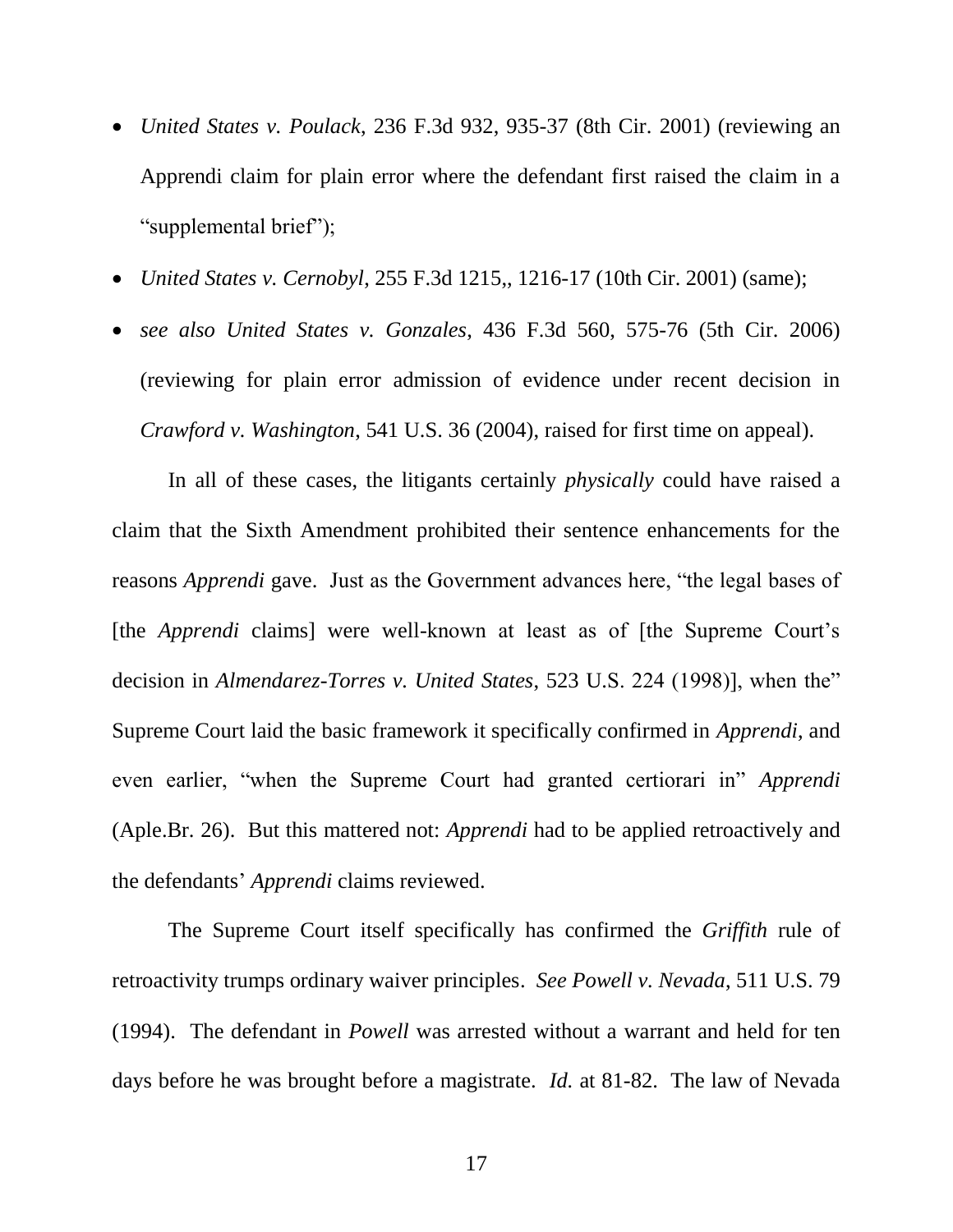was that "an accused waives his right to a speedy arraignment when he voluntarily waives his right to remain silent and his right to counsel," which the defendant had done. *Id.* at 82.

While the case was on direct appeal, the Supreme Court decided *Cnty. of Riverside v. McLaughlin*, 500 U.S. 44 (1991), promulgating a new rule that an arrestee must be brought before a judicial officer within 48 hours of a warrantless arrest. *Id.* at 83-84. The Nevada Supreme Court, however, refused to apply *McLaughlin* retroactively, holding the defendant "had waived his right under state law to a speedy arraignment." *Id.* at 82.

The U.S. Supreme Court reversed: regardless of Nevada's procedural waiver laws, it could not "decline to apply a recently rendered … decision of [the Supreme Court] to a case pending on direct appeal." *Id.* at 83. The *Griffith* rule controlled: "a new rule for the conduct of criminal prosecutions is to be applied retroactively to *all cases*, state or federal, pending on direct review or not yet final." *Id.* at 84 (quoting *Griffith*, 479 U.S. at 328) (emphasis added). Thus, "the Nevada Supreme Court erred in failing to recognize that *Griffith v. Kentucky* calls for retroactive application of *McLaughlin*'s 48-hour rule." *Id.* at 85.

The Supreme Court's "retroactivity jurisprudence is concerned with whether, as a categorical matter, a new rule is available on direct review as a potential ground for relief." *Davis v. United States*, 131 S.Ct. 2419, 2430 (2011).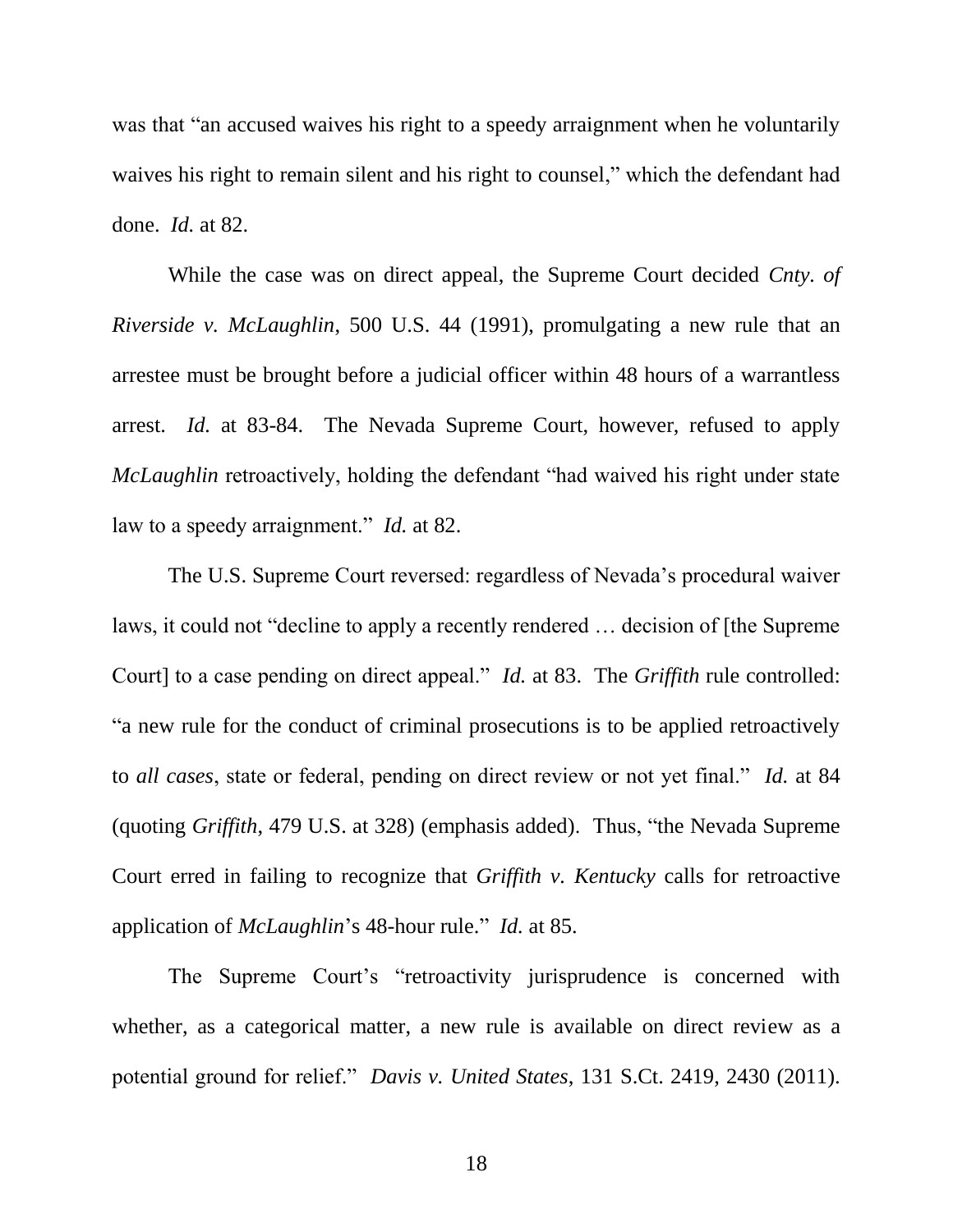"Retroactive application under *Griffith* lifts what would otherwise be a categorical bar to obtaining redress for the government's violation of a newly announced constitutional rule." *Id.* at 2430-31.

Thus, the *Griffith* rule operates to open otherwise-closed doors and require application of the new decision. "It may 'make more sense to speak in terms of the 'redressability' of violations of new rules, rather than the 'retroactivity' of such new rules." Retroactive application does not determine what "appropriate remedy" (if any) the defendant should obtain." *Id.* at 2431 (quoting *Danforth v. Minnesota*, 552 U.S. 264, 271 (2008)). "Remedy is a separate, analytically distinct issue." *Id.*

"As a result, the retroactive application of a new rule of substantive Fourth Amendment law," such as *Jones* in this case, "raises the question whether a suppression remedy applies; it does not answer that question." *Id.* "When [the Supreme Court] announced its decision in [*Jones*], [Mr. Baker's] conviction had not yet become final on direct review. [*Jones*] therefore applies retroactively to this case. [Mr. Baker] may invoke its newly announced rule of substantive Fourth Amendment law as a basis for seeking relief." *Id.*

As the *Griffith* rule makes plain, as this Court and the other circuits recognized in applying *Apprendi* and other new decisions to pending cases, and as the Supreme Court specifically confirmed in *Powell*, a litigant's previous failure to have raised a claim based on a new, intervening Supreme Court decision cannot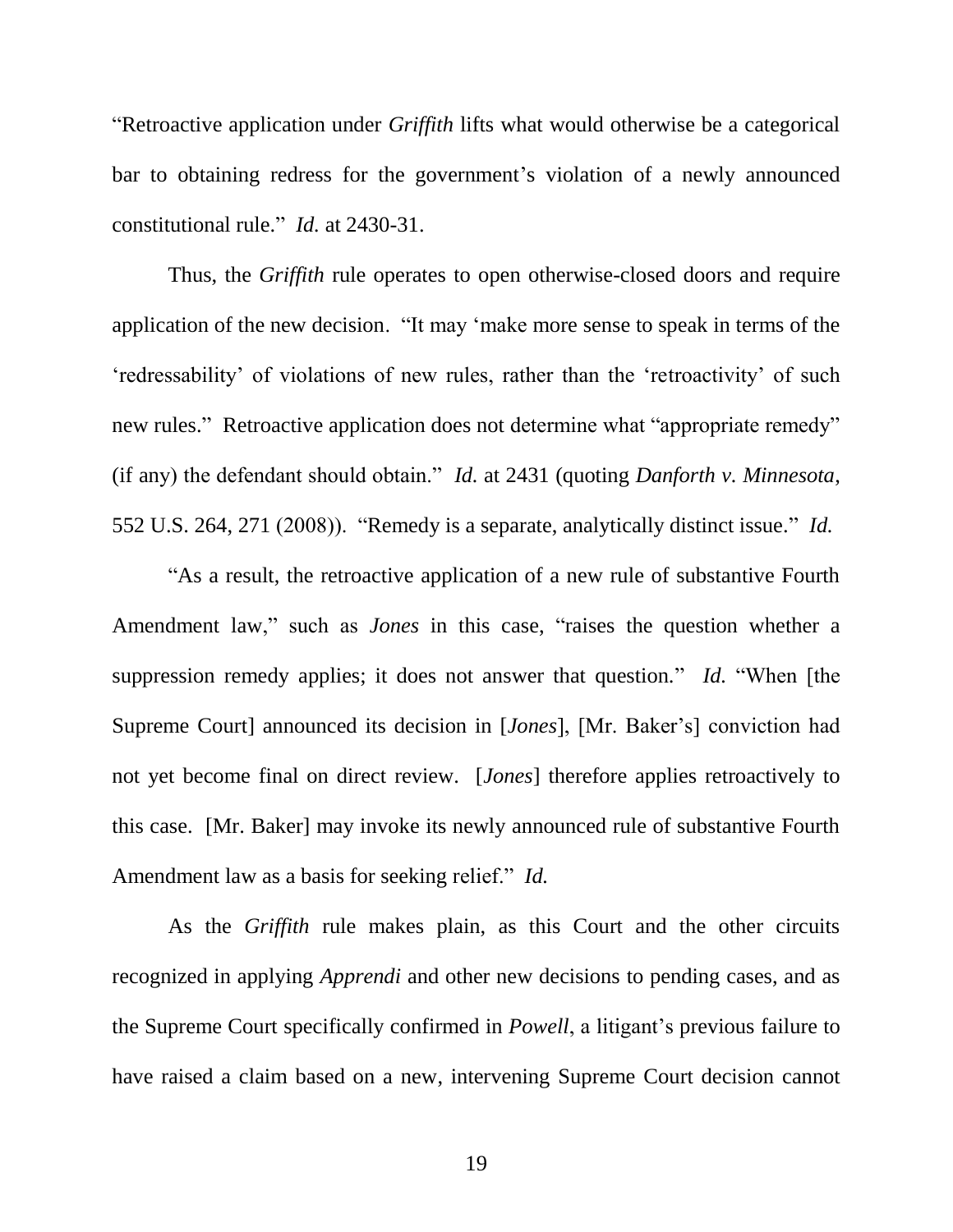waive that claim. Were it otherwise, the reasons the Supreme Court advanced in *Griffith* for that rule – preserving the integrity of judicial review and treating similarly situated parties the same – would be vitiated.

The Court should review Mr. Baker's *Jones* claim for plain error.

#### **B. The district court plainly erred in admitting evidence obtained from the Government's warrantless GPS tracking of Mr. Baker's vehicle.**

As the Government states, "Under the plain error doctrine, this Court will reverse the district court's judgment … if the defendant shows (1) an error; (2) that is plain, which means clear or obvious; (3) that affects substantial rights; and (4) that "seriously affects the fairness, integrity, or public reputation of the judicial proceedings" (Aple.Br. 24) (quoting *United States v. Morris*, 562 F.3d 1131, 1133 (10th Cir. 2009)).

In his opening brief, Mr. Baker explained the admission of the evidence obtained through warrantless attachment and monitoring of a GPS tracking device on his car met this standard (Aplt.Br. 42-57). This is because the Supreme Court's unanimous decision in *Jones* confirms the clear and obvious current law that this was a "search" under the Fourth Amendment requiring a warrant, meeting the second prong (Aplt.Br. 46-49). He then showed the search in this case violated the Fourth Amendment and no exception to the exclusionary rule applied, meeting the first and third prong (Aplt.Br. 49-55). Finally, he showed the admission of the evidence prejudiced him, meeting the fourth prong (Aplt.Br. 55-57).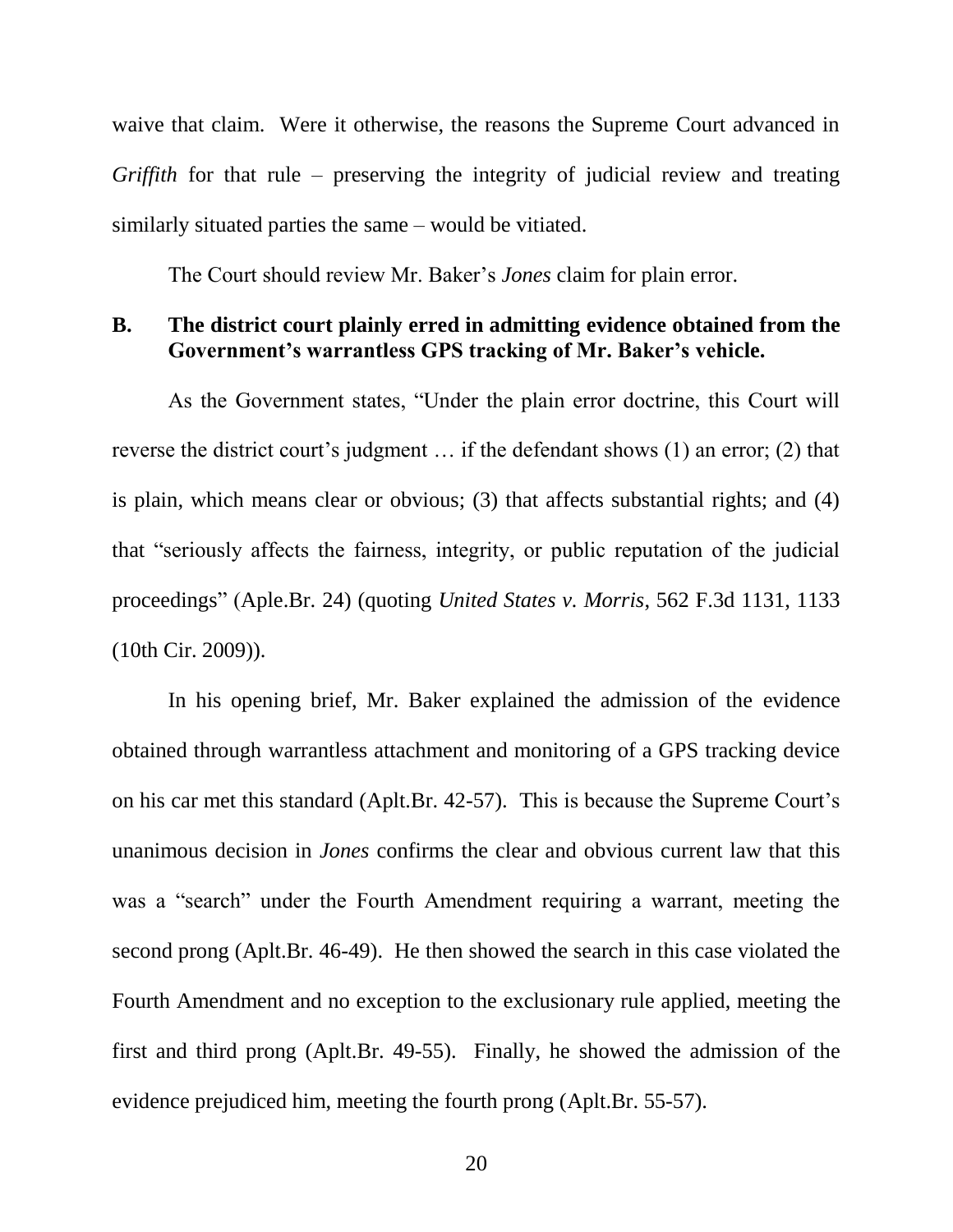The Government argues the admission of this evidence was not plain error (Aple.Br. 27-32). But it limits this argument to the third and fourth prongs of plain error review (Aple.Br. 27-32).<sup>1</sup> It insists Mr. Baker "cannot show that any error in admitting this evidence affected his substantial rights … or seriously affected the fairness, integrity, or public reputation of judicial proceedings" (Aple.Br. 27). It argues this is because the evidence would "have been discovered *but-for* [*sic*] the illegal search," invoking the "inevitable discovery" doctrine (Aple.Br. 29-30). It suggests the evidence would have been "inevitably discovered" due "to GPS information supplied by the GPS tracker in [Mr. Baker's] phone and visual surveillance by" one of its agents (Aple.Br. 31) (emphasis removed).

The Government's reliance on the "inevitable discovery" exception is misplaced. There was no chain of events already in place that unquestionably would have led to the evidence discovered through the warrantless GPS search, as the "inevitable discovery" exception requires. Instead, the Government's argument is based on its mere speculation that other methods of search *might* have uncovered

l

<sup>1</sup> In its brief, the Government conceded "that the Court's decision in *Jones* rendered the district court's admission of [this] evidence … both erroneous and plain under the first and second plain-error prongs" (Aple.Br. of Aug. 17, 2012, at 27-28 n.5). Several days later, it retracted this express concession in an errata notice. Its new pages 27 and 28 omit this language. Even after the errata notice, however, the Government makes no argument as to the first and second prongs. Its strategic concession now is implied, rather than express.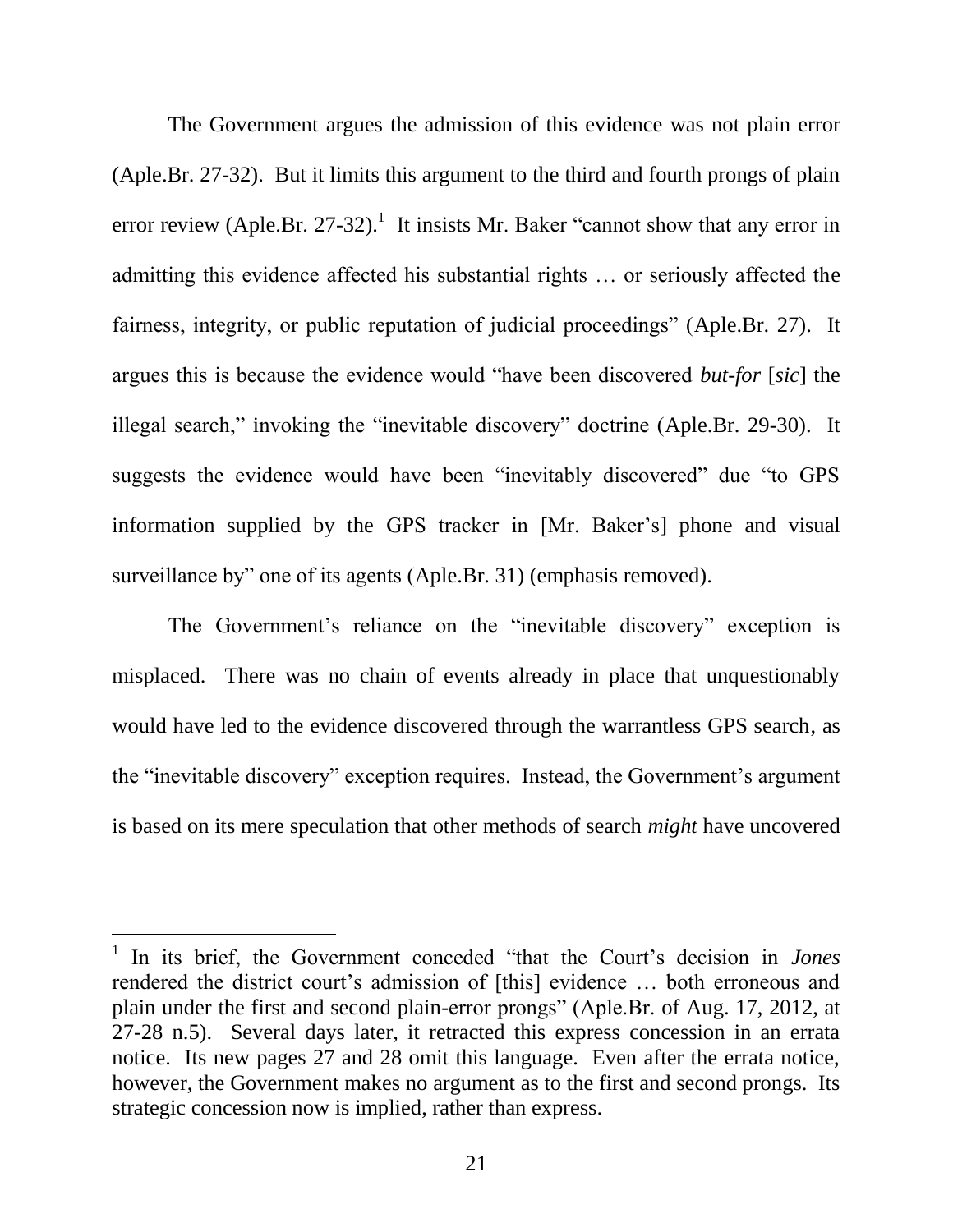the evidence. In relying on its cell phone GPS tracking and visual surveillance, however, the Government misstates the record.

## **1. The error in admitting the evidence affected Mr. Baker's substantial Fourth Amendment rights.**

In *Jones*, the Supreme Court held "the government's installation of a GPS device on a target's vehicle, and its use of that device to monitor the vehicle's movements, constitutes a 'search'" within the meaning of the Fourth Amendment. 132 S.Ct. at 949. Nonetheless, the Government contends the warrantless GPS tracking of Mr. Baker's car did not implicate Mr. Baker's Fourth Amendment rights because it was not "the but-for cause" of Mr. Baker's ultimate arrest and capture of the car containing all the evidence described in his brief (Aple.Br. 30- 31). Invoking the "inevitable discovery" exception to the exclusionary rule, the Government suggests it instead would have obtained this evidence based on "GPS information supplied by the GPS tracker in [his] phone and visual surveillance by Agent McCrary," leading agents to "have inevitably located and arrested [Mr. Baker] while he was in the Nissan Sentra" (Aple.Br. 30-31).

"The inevitable discovery doctrine provides an exception to the exclusionary rule and permits evidence [discovered unlawfully] to be admitted if an independent, lawful police investigation inevitably would have discovered it." *United States v. Cunningham*, 413 F.3d 1199, 1203 (10th Cir. 2005). Still, what makes a discovery 'inevitable' is not probable cause alone … but probable cause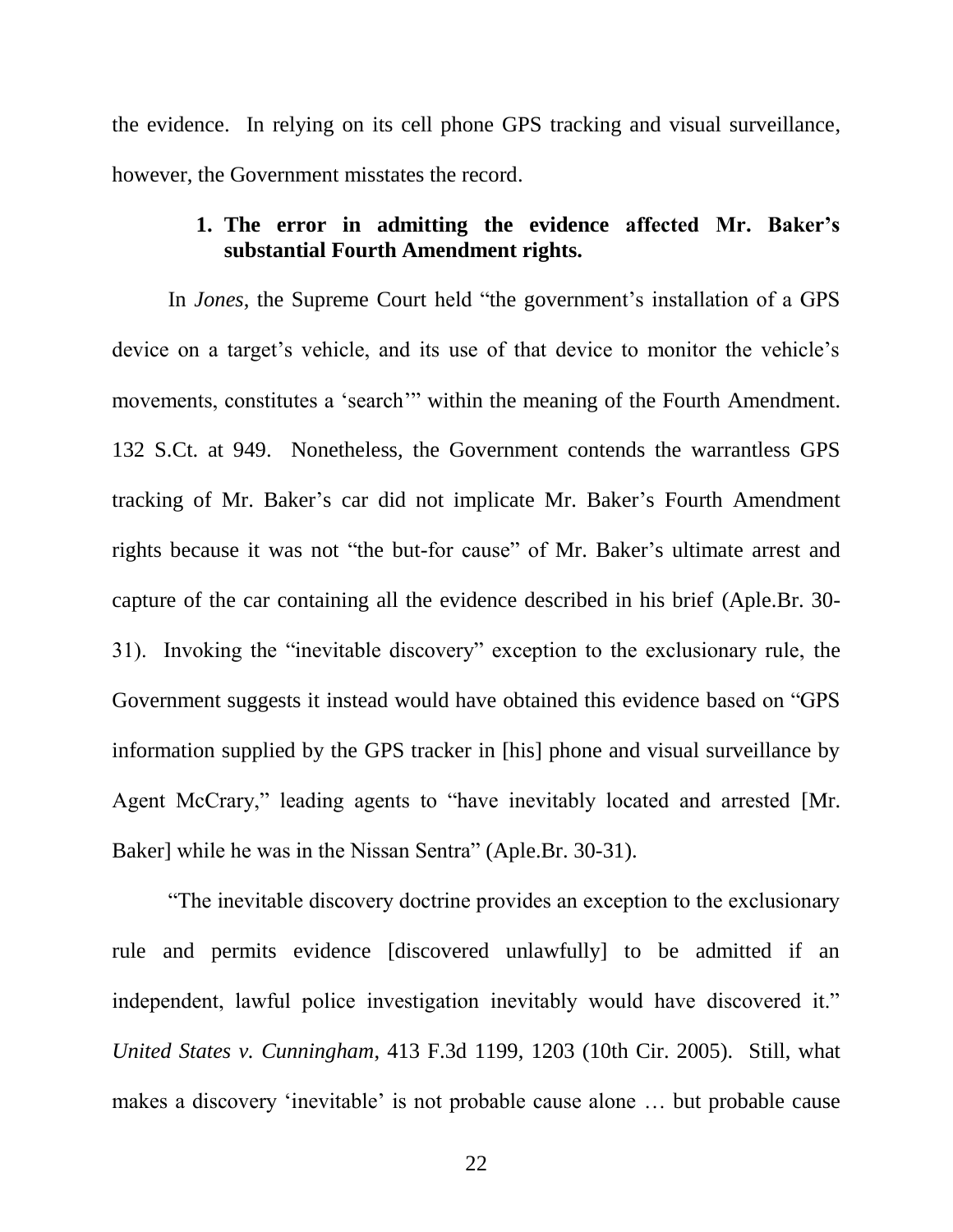plus a chain of events that would have led to a warrant (or another justification) independent of the search." *United States v. Souza*, 223 F.3d 1197, 1204 (10th Cir. 2000) (quoting *United States v. Brown*, 64 F.3d 1083, 1085 (7th Cir. 1995)). "The key issue in these cases, one of probability, is how likely it is that a [lawful search would have occurred] and that the evidence would have been found pursuant to the [lawful search]." *Id.*

As such, "the inevitable discovery exception does not apply in situations where the government's only argument is that it had probable cause for the search." *Id.* This is because "the inevitable discovery exception" does not apply "so as to excuse the failure to obtain a search warrant where the police had probable cause but simply did not attempt to obtain a warrant …. [T]o excuse the failure to obtain a warrant merely because the officers had probable cause and could have obtained a warrant would completely obviate the warrant requirement." *Id.*at n.8 (quoting *United States v. Mejia*, 69 F.3d 309, 319-20 (9th Cir. 1995)).

Given this, the common thread in inevitable discovery cases is that a specific, definite chain of events *already* was set in place that *inevitably* would have led to the evidence obtained otherwise unlawfully. For example, where a defendant's vehicle was unlawfully searched at the time of arrest, yielding evidence, the exclusionary rule would not apply to that evidence when his vehicle inevitably would have been searched – and the evidence found – in a standard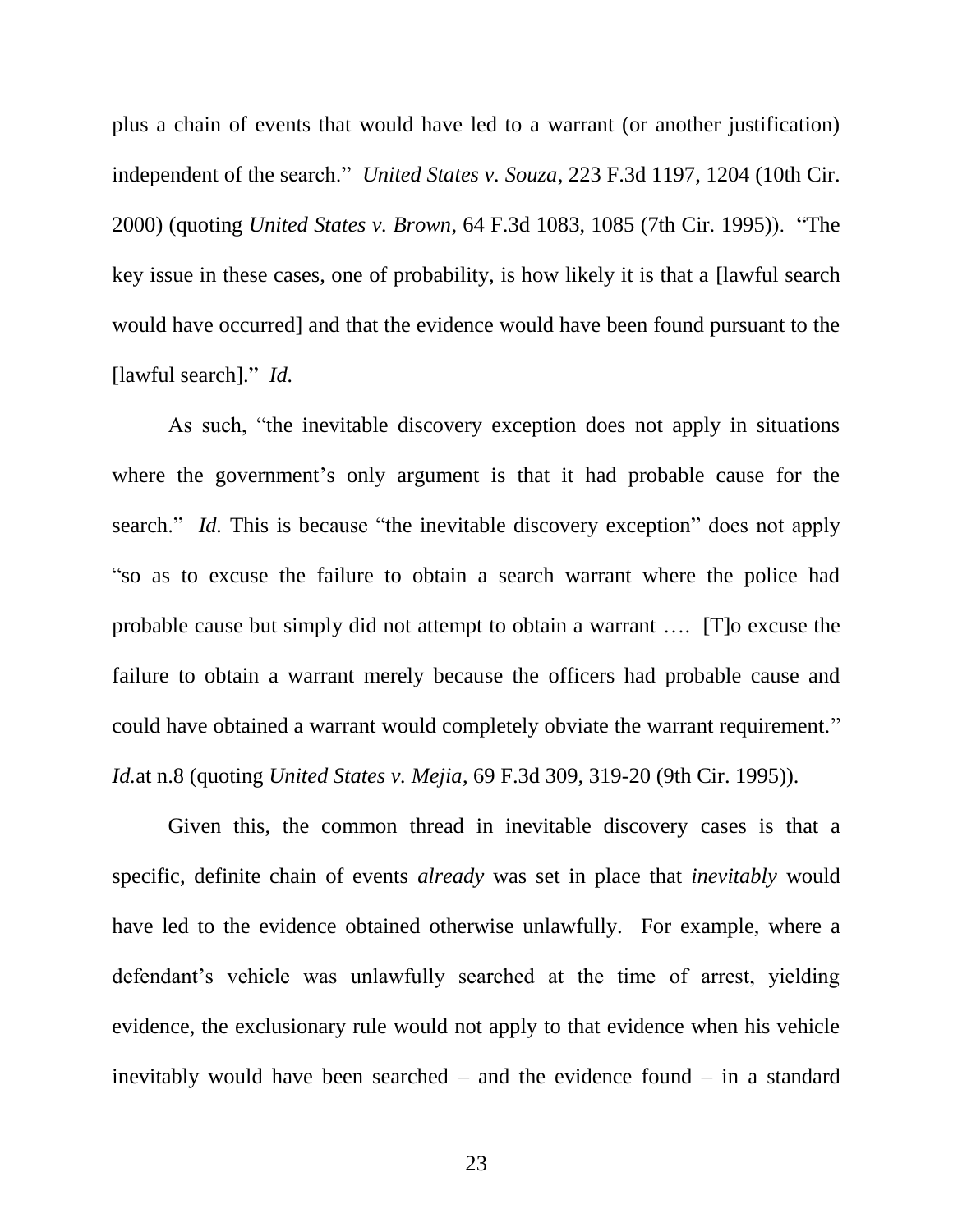inventory search after his arrest. *See United States v. Albert*, 579 F.3d 1188, 1197 (10th Cir. 2009); *United States v. Martinez*, 512 F.3d 1268, 1273-74 (10th Cir. 2008); *United States v. Tueller*, 349 F.3d 1239, 1243-45 (10th Cir. 2003). Thus, application of the inevitable discovery doctrine usually has "involved application of the doctrine in conjunction with another exception to the warrant requirement, such as an inventory search or a search incident to arrest." *Cunningham*, 413 F.3d at 1199.

Conversely, the inevitable discovery doctrine cannot be invoked based on a "speculative assumption of 'inevitability' …." *United States v. Owens*, 782 F.2d 146, 153 (10th Cir. 1986). Thus, when police officers unlawfully searched a defendant's hotel room without a warrant, uncovering evidence, the Government could not argue the evidence inevitably would have been discovered anyway by someone else speculatively entering the defendant's hotel room. *Id.* at 152-53.

The Government's reliance here on "inevitable discovery" is similarly speculative. It suggests its GPS tracking of Mr. Baker's cell phone, as opposed to his vehicle, as well as an agent's visual sighting of Mr. Baker's vehicle, inevitably would have resulted in his immediate arrest and discovery of the evidence at the same time and in the same manner as that resulting from the GPS tracking of his vehicle (Aple.Br. 30-31).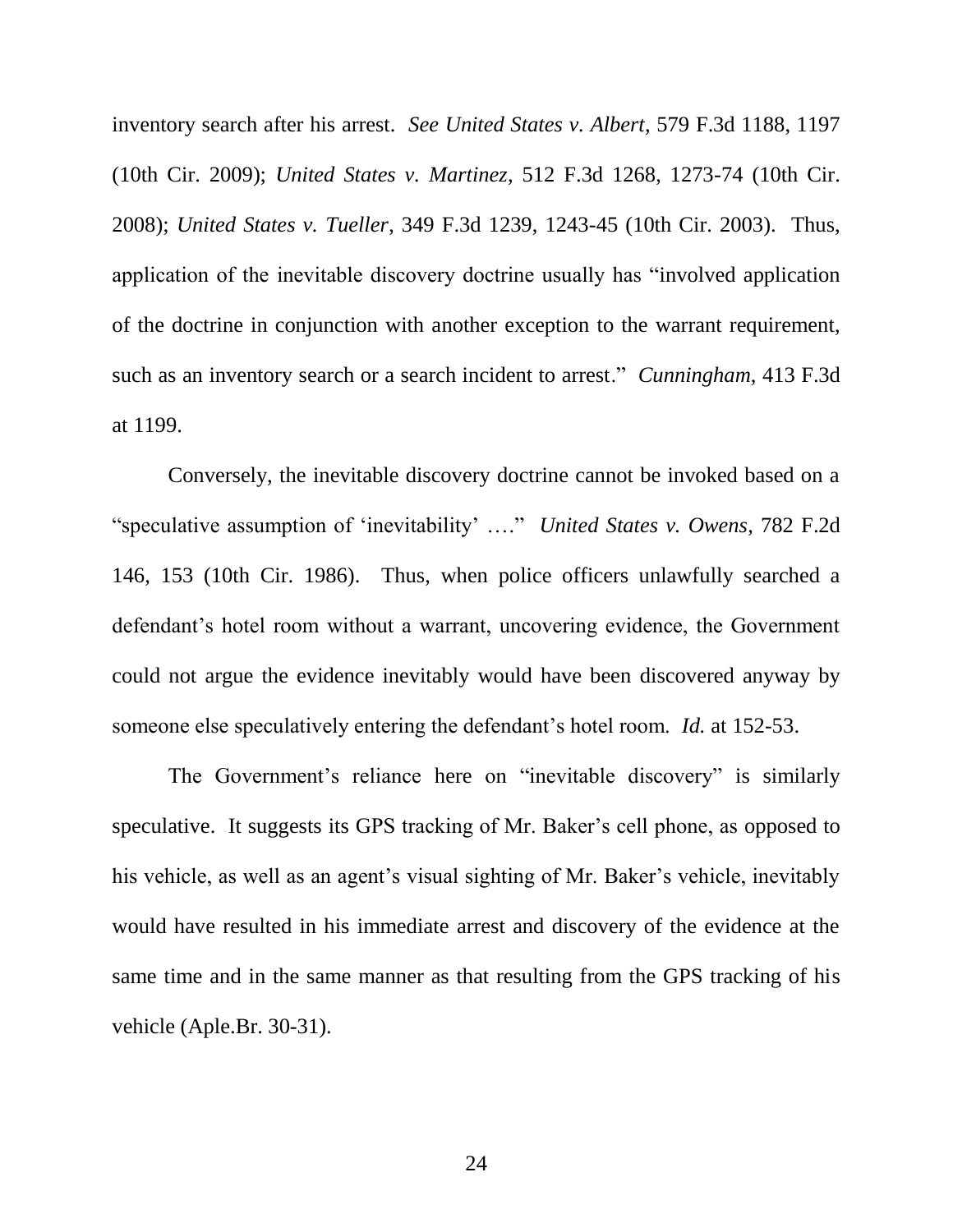The record does not support this. First, the GPS tracker on Mr. Baker's phone did not have the same immediate mapping capability as the one unlawfully placed on his vehicle. The phone tracker merely sent the phone's location to an email address every 15 minutes (Aplt.App. 788). Unlike the GPS tracking of the vehicle, the location of the phone was limited solely to that report (Aplt.App. 788, 791). Conversely, the unlawful *vehicle* GPS sent an e-mail to investigators containing the vehicle's location whenever the vehicle physically started and stopped and also could be pulled up in live-time on a map on a computer screen (Aplt.App. 791).

As Agent Hauger, himself, who personally had "slapped" the GPS on the vehicle, testified, there had been no ability to make a "definitive" placement of the vehicle before the warrantless tracker, *even with* the every-15-minute cell phone GPS (Aplt.App. 790, 1158). He stated that, before the tracker on the vehicle, because "there wasn't a tracker on the vehicle," the phone tracker's location "wasn't as definitive" (Aplt.App. 1158).

Indeed, it was the *car*'s GPS tracker that first alerted him to the car's presence in the area of 75th Street and Metcalf Avenue on March 3, 2011, where he then determined there recently had been a robbery (Aplt.App. 823-24, 1088-89). He immediately began monitoring the car's live-time GPS tracking on his computer, following it as it traveled east on I-70 from Kansas toward and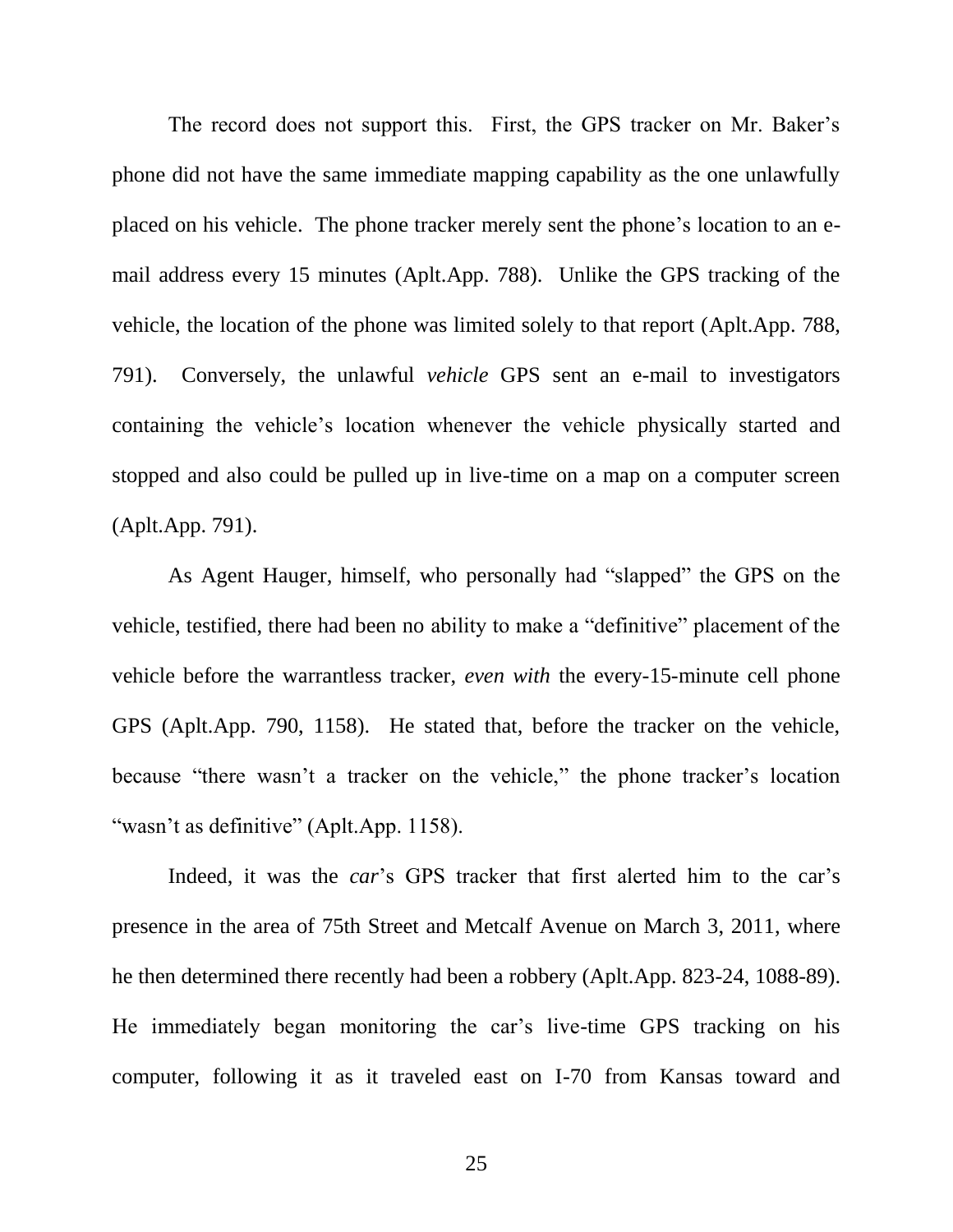eventually through Downtown Kansas City, Missouri (Aplt.App. 826-28). As Agent Hauger admitted, this would not have been possible with the every-15 minute-message cell phone GPS tracker alone (Aplt.App. 1158). The Government's suggestion that the cell phone GPS tracker alone "inevitably" would have led to the stop that day is without merit.

So, too, is the Government's reliance on Agent McCrary's "visual surveillance" (Aple.Br. 31). As it states, "Agent McCrary began attempting to locate [Mr. Baker's] vehicle very shortly after the Radio Shack robbery after receiving information that the subject vehicle was moving north into Kansas City, Kansas," upon which he "visually sighted the vehicle at 55th Street and Metropolitan, and followed it until it was stopped" (Aple.Br. 31). But that "information that the subject vehicle was moving north into Kansas City, Kansas" was *from the vehicle GPS tracker*, which Agent Hauger personally was following on a live-time map on his computer (Aplt.App. 826-28).

Thus, the Government's only bases for invoking "inevitable discovery" *both* stem *directly* from the GPS tracker unlawfully placed on Mr. Baker's vehicle. The far "less definitive" GPS tracking of the cell phone was not what led either to Mr. Baker's vehicle being "visually sighted" or to its ultimate stop. Rather, the agents followed where the vehicle's own GPS tracking told them it was going, found and followed it on the road, and then set up a preemptive roadblock to pull it over.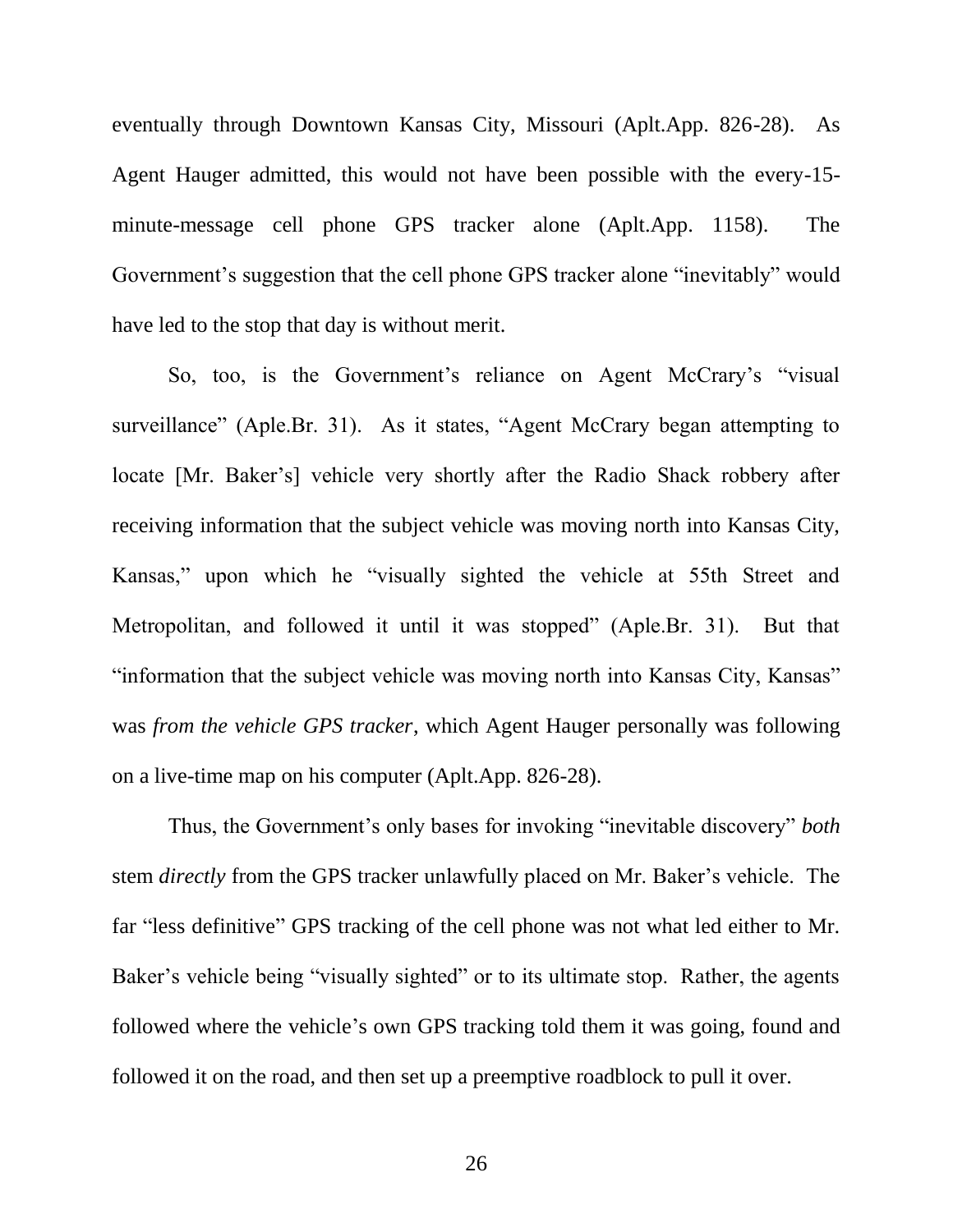Unlike in all the cases, cited above, in which the evidence inevitably would have been discovered, absent the unlawful tracking there was no definitive chain of events set in place that inevitably would have led to the evidence. Instead, the chain the Government seeks to invoke itself was set in place *by* the unlawful GPS tracking. It offers no other suggestion of how the evidence inevitably would have been discovered. Its speculation is simply not enough. *Owens*, 782 F.2d at 153.

The Government's invoking the inevitable discovery doctrine is without merit. As in *Jones*, the unlawful attachment of a GPS tracking device to Mr. Baker's car violated Mr. Baker's Fourth Amendment rights, satisfying the third prong of plain error review.

## **2. The error seriously affected the fairness and integrity of judicial proceedings, as there is a reasonable possibility the evidence obtained from the warrantless search contributed to the jury's decision.**

The Government lumps together the third and fourth prongs of plain error review (Aple.Br. 27-32). In his opening brief, however, Mr. Baker explained the thrust of these prongs really amounts to "prejudice" (Aplt.Br. 55) (citing *United States v. Marcus*, 130 S.Ct. 2159, 2164 (2010)). That is, plain error seriously affects the fairness of judicial proceedings and the defendant's substantial rights when it is "prejudicial" – that there is "a reasonable probability that the error affected the outcome of the trial." *Marcus*, 130 S.Ct. at 2164.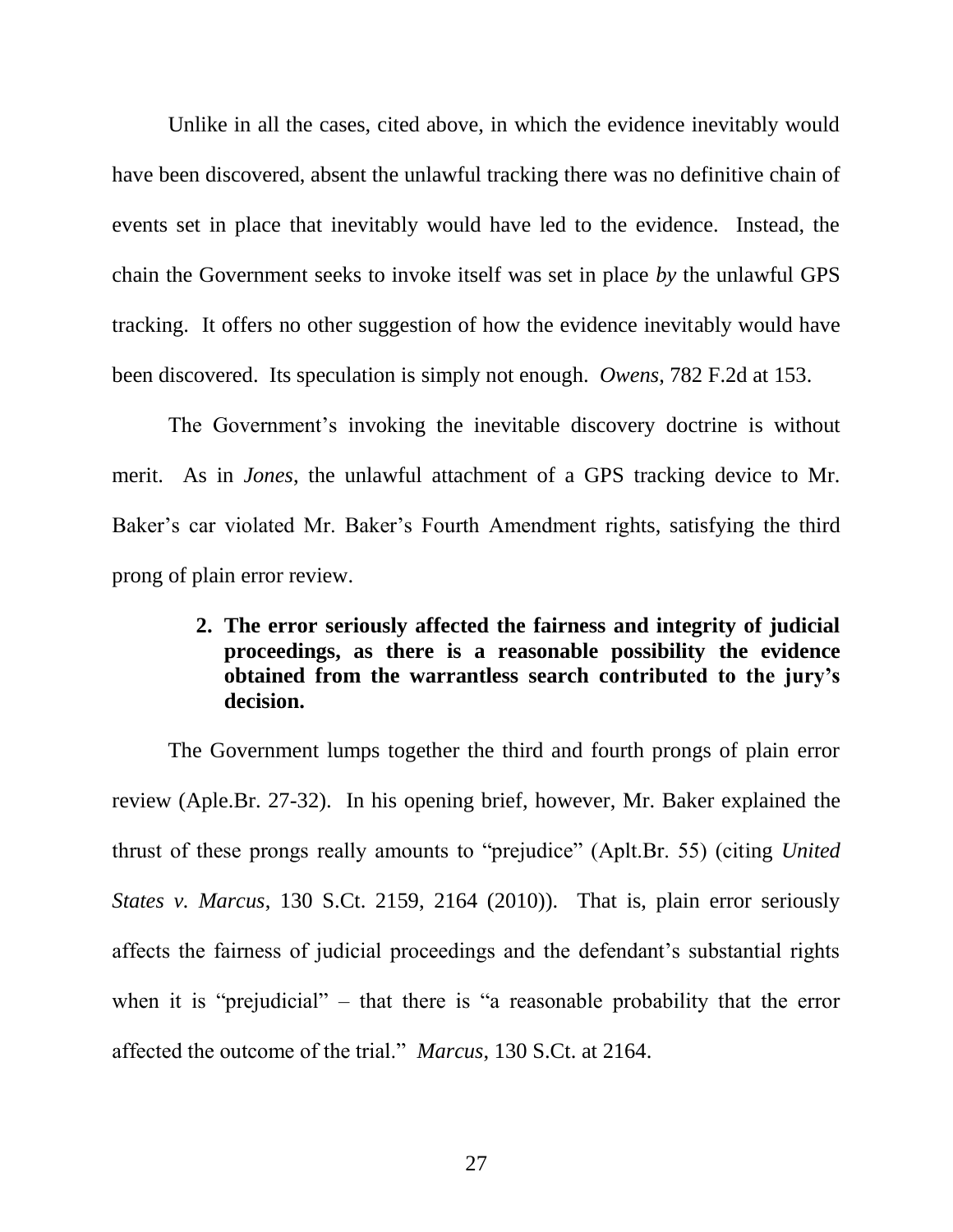Thus, in his opening brief, Mr. Baker explained in detail how the admission of plethora of evidence recovered only due to the unlawful GPS tracking of his car prejudiced him (Aplt.Br. 55-57). Besides invoking "inevitable discovery," however, the Government offers no response to this. And for good reason: it cannot seriously be argued the evidence taken from his car (detailed in Aplt.Br. 54- 55) did not affect the outcome of his trial. Prejudice is established when "there is a reasonable possibility that the evidence complained of *might* have contributed to the conviction." *Fahy v. Connecticut*, 375 U.S. 85, 86-87 (1963).

This is obviously so for the evidence obtained from the illegal, warrantless GPS tracking in this case. The Government offers no argument otherwise.

#### **C. The good faith exception to the exclusionary rule does not apply.**

Finally, the Government argues "the good-faith exception" to the exclusionary rule "applies" because Agent Hauger attached the GPS device to Mr. Baker's car "with an objectively reasonable good-faith belief that [his] conduct was lawful" (Aple.Br. 33). Mr. Baker previously addressed this in his opening brief, explaining that, as the state of the question in *Jones* was in nationwide flux at the time Agent Hauger attached the GPS device, with guidance from no bidning authority – neither this Court nor the Supreme Court – reliance on *some* judicial authority was not enough (Aplt.Br. 51-54).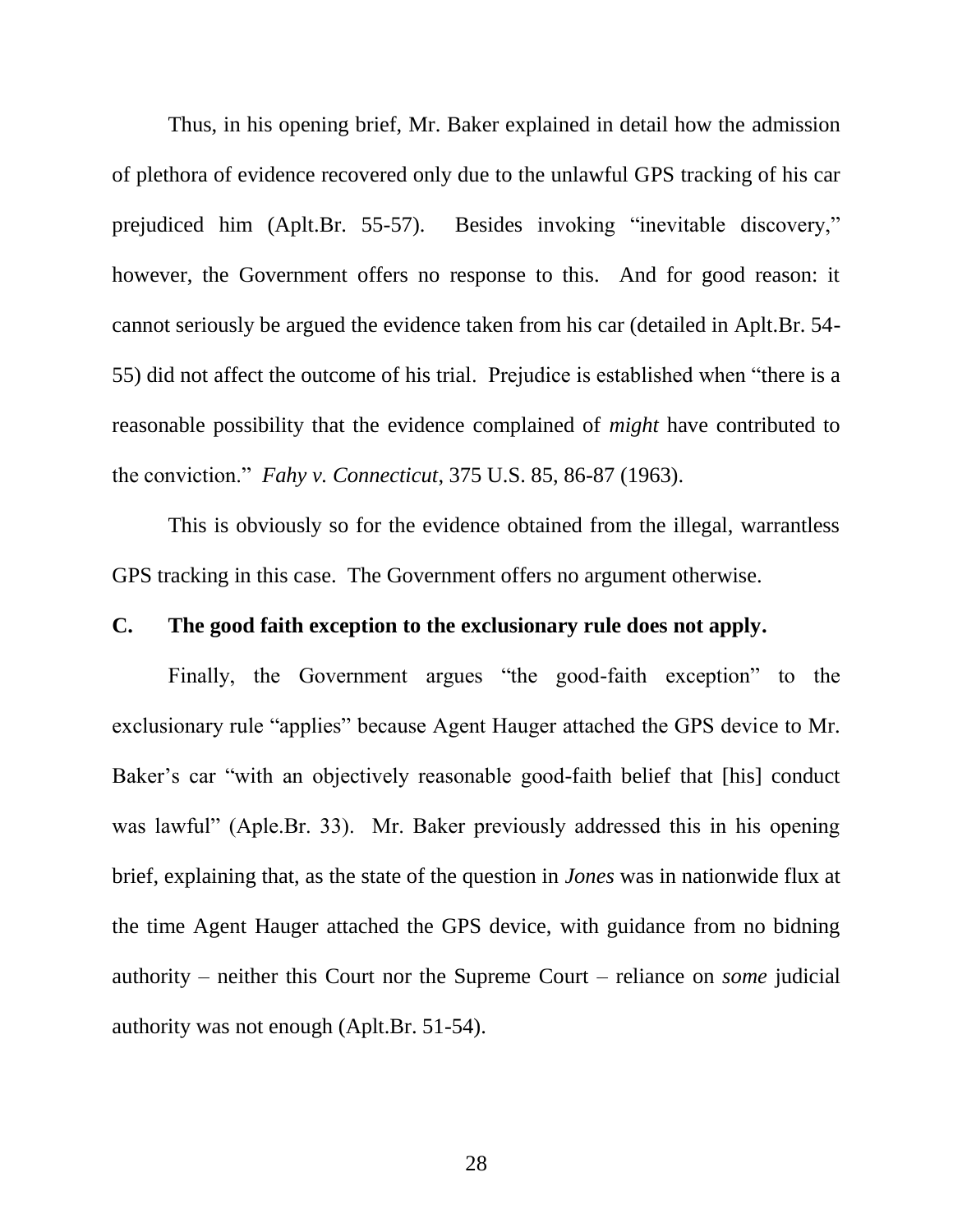In response, however, the Government invokes *Davis*, 131 S.Ct. at 2419, to argue Agent Hauger was "acting in reasonable reliance both on the absence of precedent from this Circuit [*sic*] alerting [him] that [his] conduct was unlawful, and on binding judicial precedent from the majority of the circuit courts of appeal [*sic*] holding such conduct lawful" (Aple.Br. 33-35). This argument is without merit.

First, the Government misunderstands what "binding precedent" is. In the Tenth Circuit, only previous decisions of *this Court* and the Supreme Court are "binding." *United States v. Collins*, 461 Fed.Appx. 807, 813 n.1 (10th Cir. 2012). As it admits, at the time Agent Hauger attached the GPS device to Mr. Baker's car – and before *Jones* – there was an "absence of precedent from this" Court on the *Jones* issue, and the other circuits were split (Aple.Br. 33).

Under *Davis*, reliance on *non*-binding precedent does not amount to objective good faith. Rather, the Supreme Court's plain delineation in *Davis* is that reliance on *truly* binding circuit precedent is in objectively good faith, as Mr. Baker admitted in his opening brief (Aplt.Br. 51-52) (discussing *United States v. McCane*, 573 F.3d 1037, 1041-44 (10th Cir. 2009)). For,

when binding appellate precedent specifically *authorizes* a particular police practice, well-trained officers will and should use that tool to fulfill their crime-detection and public-safety responsibilities. An officer who conducts a search in reliance on binding appellate precedent does no more than "'ac[t] as a reasonable officer would and should act'" under the circumstances. The deterrent effect of exclusion in such a case can only be to discourage the officer from ""do[ing] his duty.""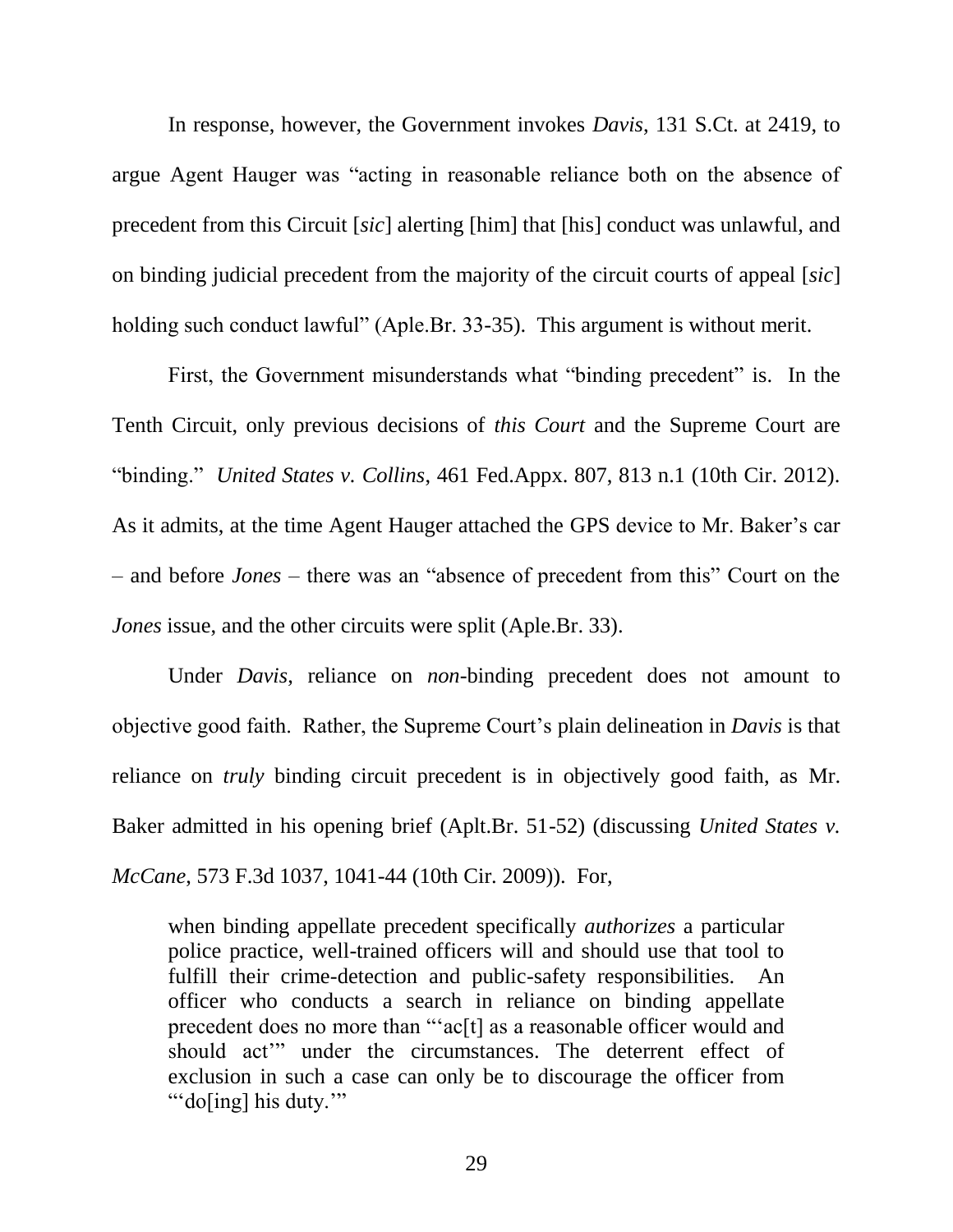*Davis*, 131 S.Ct. at 2429 (citations omitted).

As Justice Sotomayor observed in her concurring opinion in *Davis*, however, the decision did "not present the *markedly different question[s]* whether the exclusionary rule applies when the law governing the constitutionality of a particular search is unsettled" or "whether exclusion would appreciably deter Fourth Amendment violations when the governing law is unsettled." *Id.* at 2435, 2436 (Sotomayor, J., concurring in the judgment) (emphasis added).

Indeed, in the eight months since *Jones*, district courts have been called upon to answer this question specifically in circuits, such as this, that had not previously decided before *Jones* whether attachment and monitoring of a GPS device to a vehicle was a "search" under the Fourth Amendment. Four have held the search was not justified by the good faith exception. *See United States v. Ortiz,* \_\_\_ F.Supp.2d \_\_\_, 2012 WL 2951391 at \*1 (E.D.Pa. 2012); *United States v. Lujan*, 2012 WL 2861546 at \*3 (N.D.Miss. 2012); *United States v. Lee*, \_\_\_ F.Supp.2d \_\_\_, 2012 WL 1880621 at \*6-10 (E.D.Ky. 2012); *United States v. Katzin*, 2012 WL 1646894 at \*10 (E.D.Pa. 2012). Three have held the search was justified by the good-faith exception. *See United States v. Oldasou*, \_\_\_ F.Supp.2d \_\_\_, 2012 WL 3642851 at \*5-10 (D.R.I. 2012); *United States v. Baez*, \_\_\_ F.Supp.2d \_\_\_, 2012 WL 2914318 at \*1 (D.Mass. 2012); *United States v. Leon*, \_\_\_ F.Supp.2d \_\_\_, 2012 WL 1081962 at \*4-5 (D.Haw. 2012).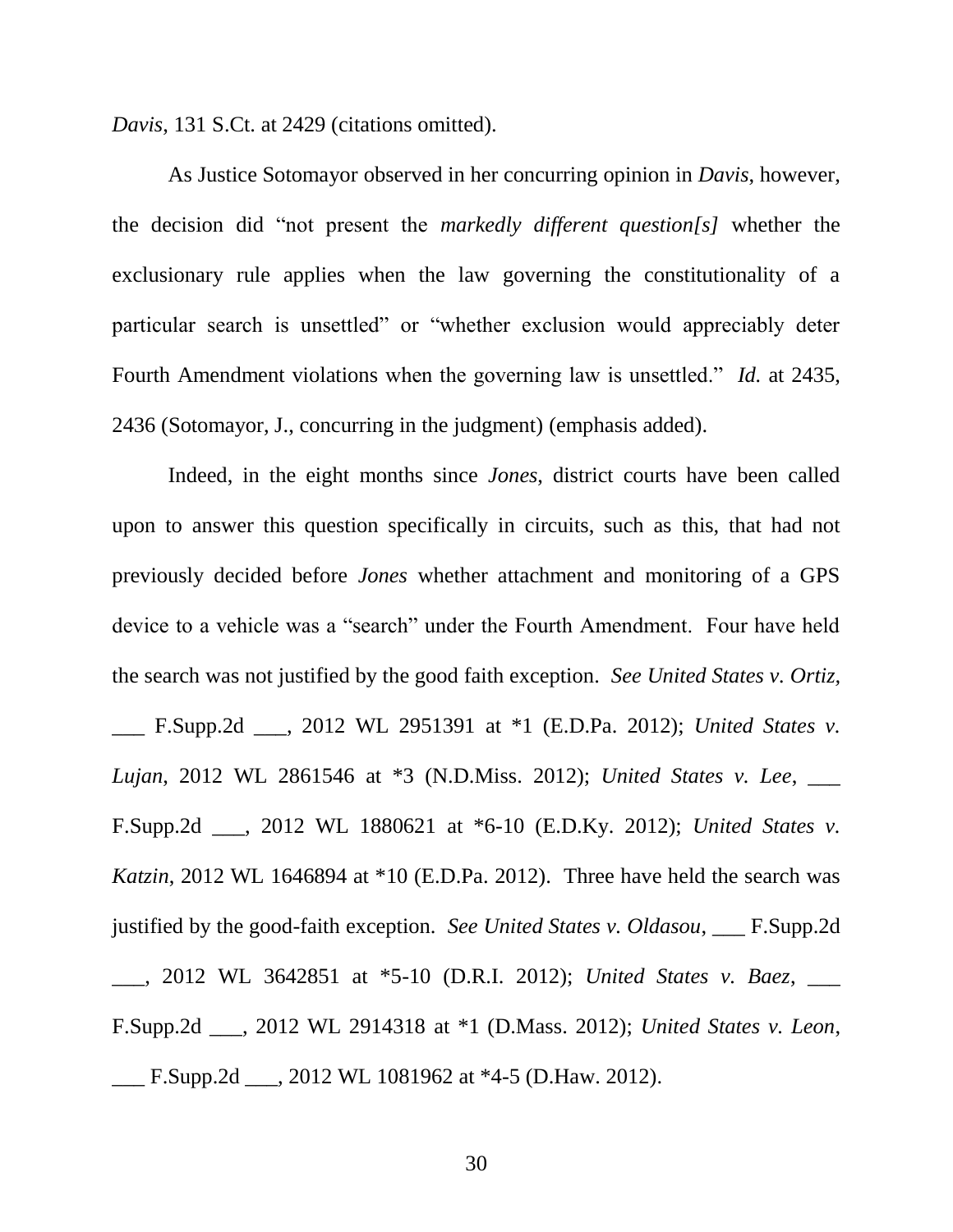As the District of Rhode Island pointed out in *Oldasou*, however, "these district court results are not necessarily at odds with one another when plotted on [a] timeline." 2012 WL 3642851 at \*9. Rather,

What emerges from all of these decisions is a common theme – assessment of police culpability, based on the legal landscape at the time of the GPS attachment. … The better approach … is to conduct an analysis of whether law enforcement relied in good faith on judicial precedent, which in turn requires a case-by-case assessment of the legal landscape at the time of the Fourth Amendment [*Jones*] violation at issue.

*Id.*

The district court in *Oldasou* explained (and then plotted on a detailed timeline) that the four decisions holding the good faith exception did not apply *all* involved attachment of a GPS device, just as in this case, *after* the District of Columbia Circuit first declared such attachments to be "searches" in *United States v. Maynard*, 615 F.3d 544, 564-66 (D.C. Cir. 2010), *aff'd*, *Jones*, 132 S.Ct. at 949. *Id.* at \*9-10. Conversely, the three courts reaching the opposite result *all* involved attachments *before Maynard*. *Id.*

For, at the time Agent Hauger attached the device to Mr. Baker's car,

after *Maynard* and [*United States v. Pineda-Moreno*, 617 F.3d 1120, 1123 (9th Cir. 2010) (Kozinski, J., dissenting from denial of rhg. en banc)], the law was unsettled and law enforcement officials in circuits where no binding precedent was present were arguably on notice that use of a GPS device may require a warrant. In this situation, it might not have been objectively reasonable for law enforcement to rely on the decisions of the Seventh, Eighth, and Ninth Circuits. It could be that proceeding to use a warrantless GPS in the face of emerging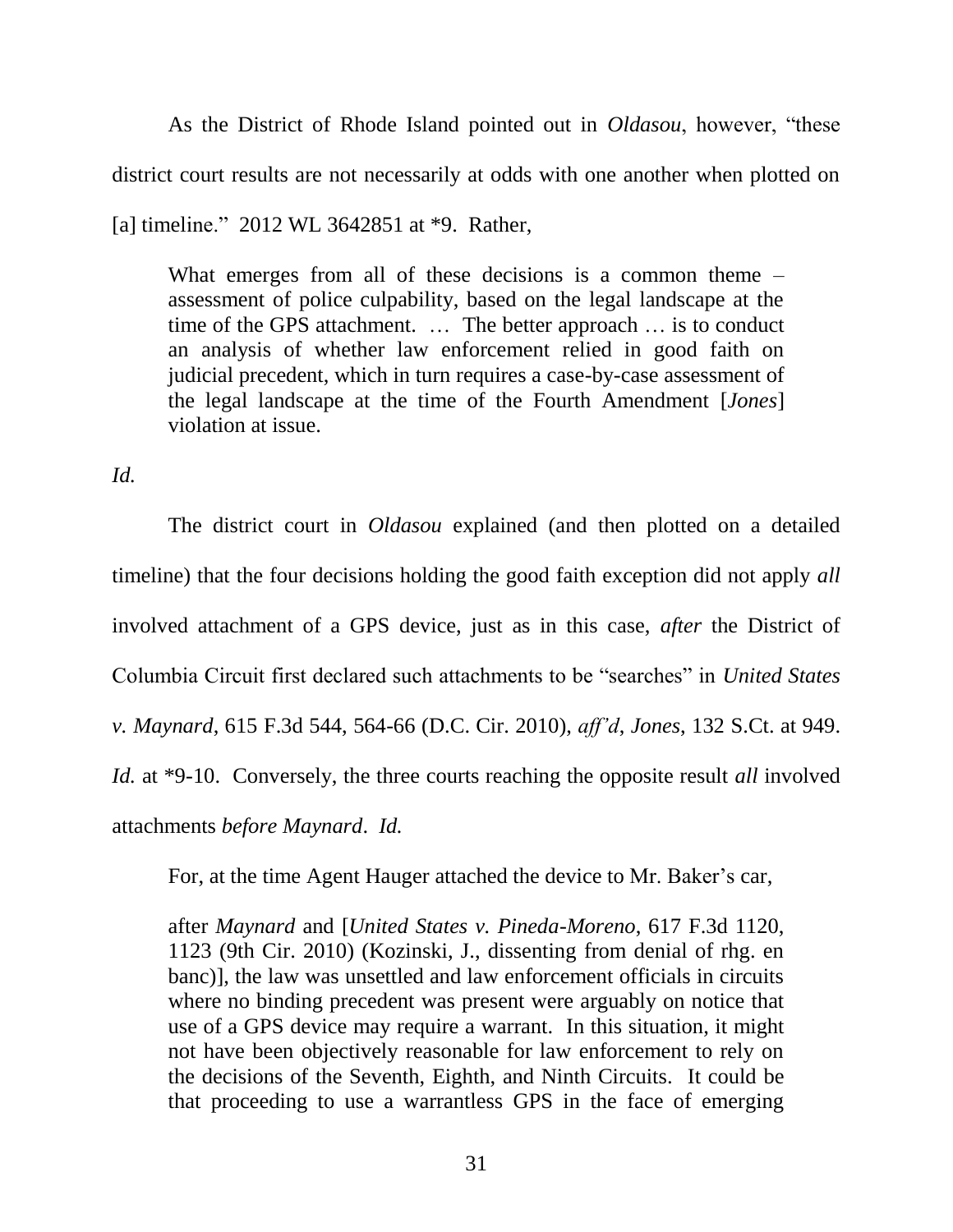uncertainty would be a "reckless[] or grossly negligent disregard for Fourth Amendment rights." *See Davis*, 131 S.Ct. at 2427 (internal quotations omitted). The requisite "culpability" could be there. *See id.* at 2428.

*Id.* at \*9.

In this Court, this is now an issue of first impression. But all the post-*Jones* district court decisions on pre-*Jones* violations have followed this bright line. Given the flux at the time Agent Hauger warrantlessly put the tracker on Mr. Baker's car, under *Davis* it cannot be said his action was *objectively* reasonable. *Davis* is limited to truly binding decisions and, arguably, statements of law without any existing judicial disparity. That simply is not the case here.

The district court plainly erred in admitting evidence obtained from the Government's warrantless GPS search of Mr. Baker's car. The Court should reverse the district court's judgment of conviction and sentence.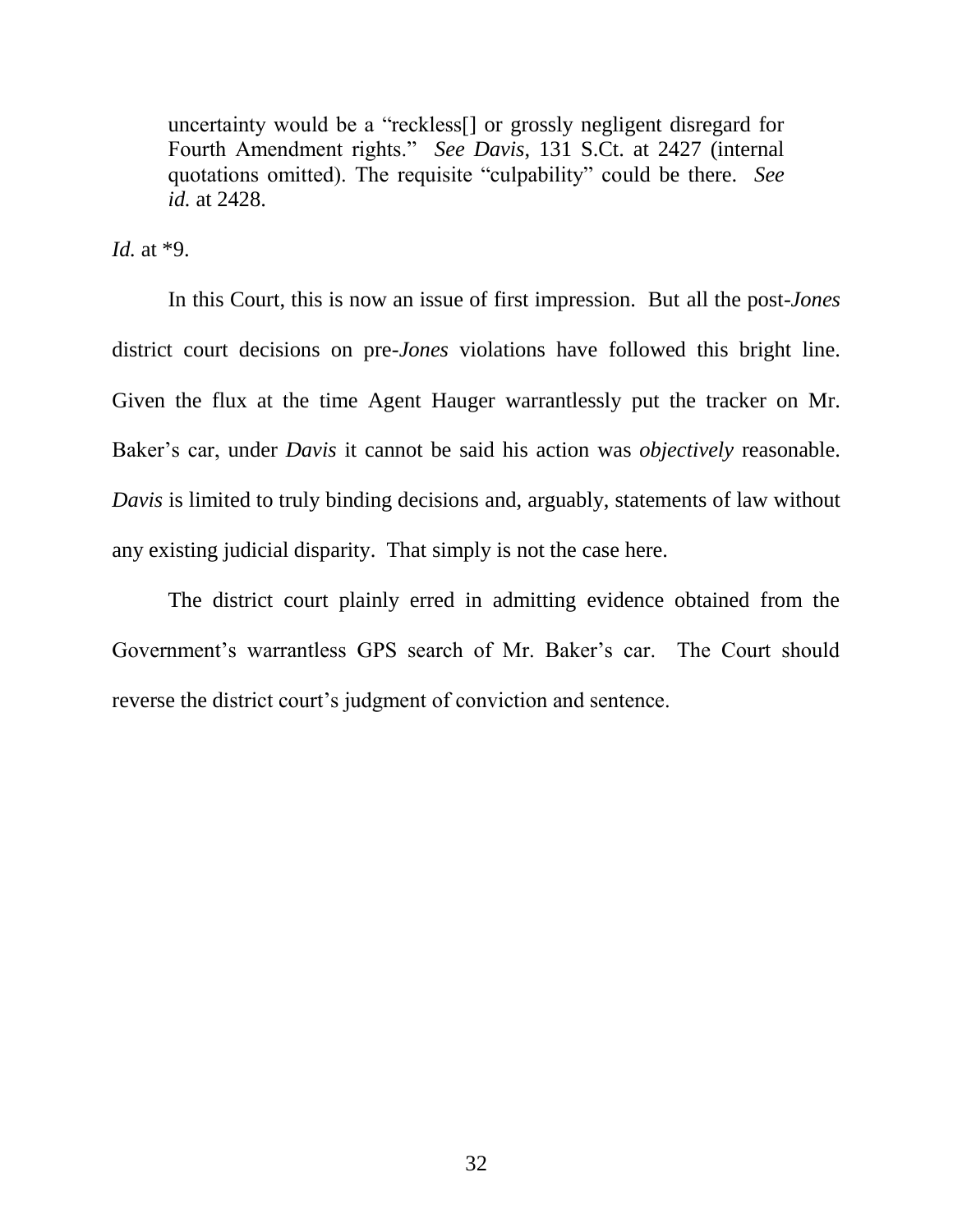#### **Reply as to Issue II**

In the second issue in his opening brief, Mr. Baker explained how the Government's evidence on counts 2, 3, 5, 6, 8, 9, 11, and 12 of the indictment was insufficient to connect him to the specifically-charged Glock pistol before February 14, 2011 (Aplt.Br. 58-63). He explained this was because the Government only presented evidence connecting him to that firearm after February 14, 2011, whereas four of the robberies had occurred before that date.

The Government responds the evidence was sufficient because Ms. Collier, the owner of the gun, "testified that [Mr. Baker] visited her at her residence during January 2011," "she saw him 'quite a lot,'" and Mr. Baker "had unfettered access to all areas of her house," and that "sometimes she left her vehicle unlocked" with the gun in her garage (Aple.Br. 39) (citing Aplt.App. 752-54, 756-57, 759-60).

This misstates the record. Ms. Collier explained Mr. Baker's unfettered access to her home only began *after* he started living there on February 14, 2011, when she gave him a key (Aplt.App. 734, 738, 756). She testified that, before then, in January 2011, Mr. Baker would *not* have had access to her gun (Aplt.App. 745, 748). She said he would have had no way to know she owned the gun; she never told him she owned it or where she kept it (Aplt.App. 750, 761).

For the most part, however, the Government relies on a single "ping" of Mr. Baker's cell phone "in the cell sector serving [Ms.] Collier's residence" on January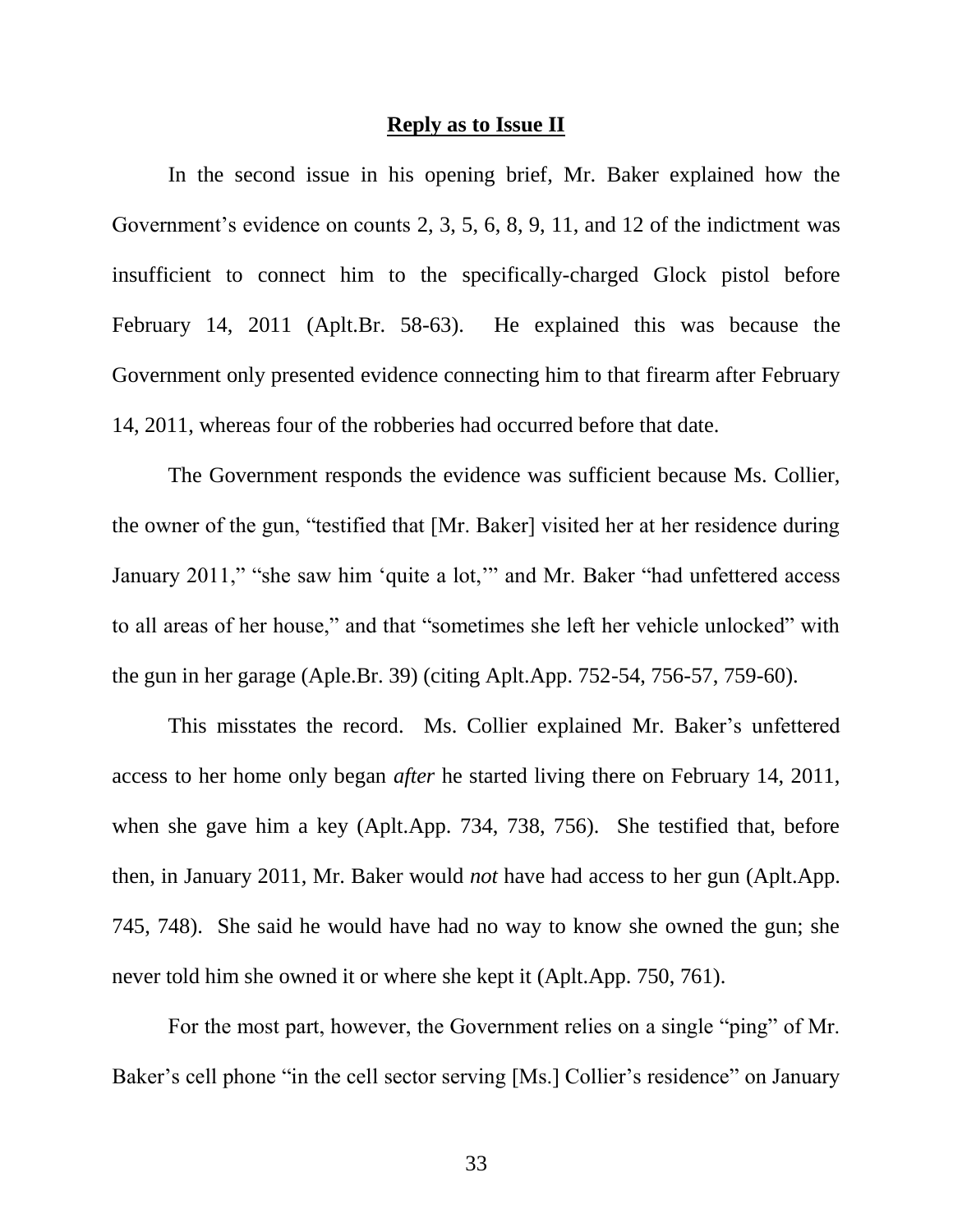6, 2011, at 3:26 p.m. (Aple.Br. 39-40). From this – and this alone – it speculates Mr. Baker visited Ms. Collier that day, somehow knew about her gun and knew where it was, took the gun, and used it to commit four robberies in the next month (Aple.Br. 39-40).

This was insufficient. It amounts merely to "speculation, conjecture, or surmise," which is not evidence (Aplt.Br. 62) (quoting *Rice v. United States*, 166 F.3d 1088, 1092 (10th Cir. 1999)). A single use of a cell phone in relation to a tower sector on one day does not lead beyond a reasonable doubt – "beyond a mere likelihood or probability" (Aplt.Br. 62) (quoting *United States v. Beckner*, 134 F.3d 714, 719 (5th Cir. 1998)) – to the four other steps on which the Government insists (Aple.Br. 39-40).

The Government's supposed evidence connecting Mr. Baker to Ms. Collier's gun *before* he began living with her on February 14 was insufficient to prove beyond a reasonable doubt that he possessed that specific gun and used it in robberies before that date. Half of it is a misstatement of the record. The other half is speculation.

The Court should reverse the district court's judgment of conviction and sentence against Mr. Baker on counts 2, 3, 5, 6, 8, 9, 11, and 12 of the indictment.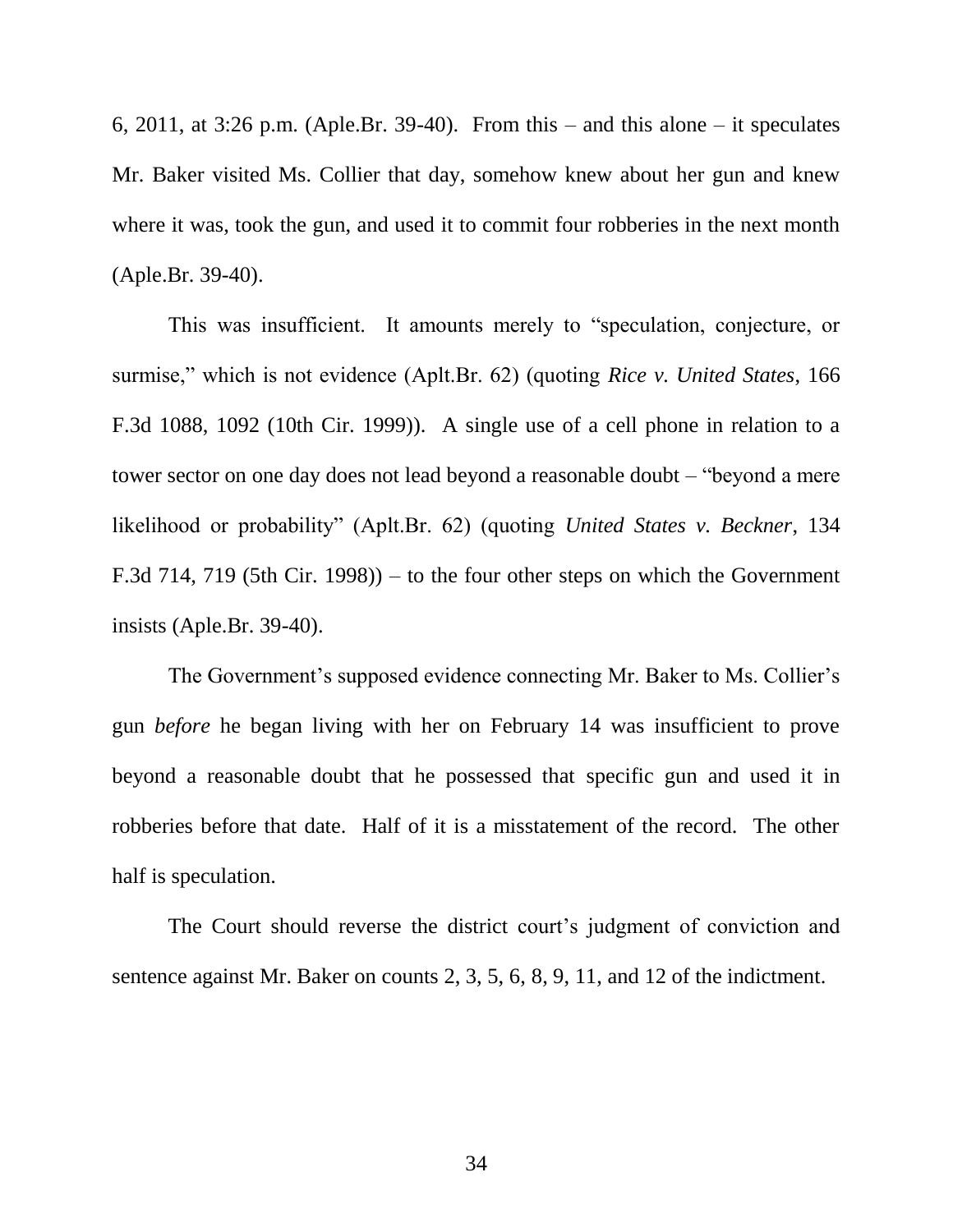#### **Conclusion**

The Court should reverse the district court's judgment of conviction and sentence against Mr. Baker. Alternatively, it should reverse the judgment of conviction and sentence against him on counts 2, 3, 5, 6, 8, 9, 11, and 12 of the indictment.

Respectfully submitted,

*Jonathan Sternberg, Attorney, P.C.*

 by /s/Jonathan Sternberg Jonathan Sternberg, Mo. #59533 1111 Main Street 7th Floor, Harzfeld's Building Kansas City, Missouri 64105 Telephone: (816) 474-3000 Facsimile: (816) 474-5533 E-mail: jonathan@sternberg-law.com

COUNSEL FOR APPELLANT ABASI S. BAKER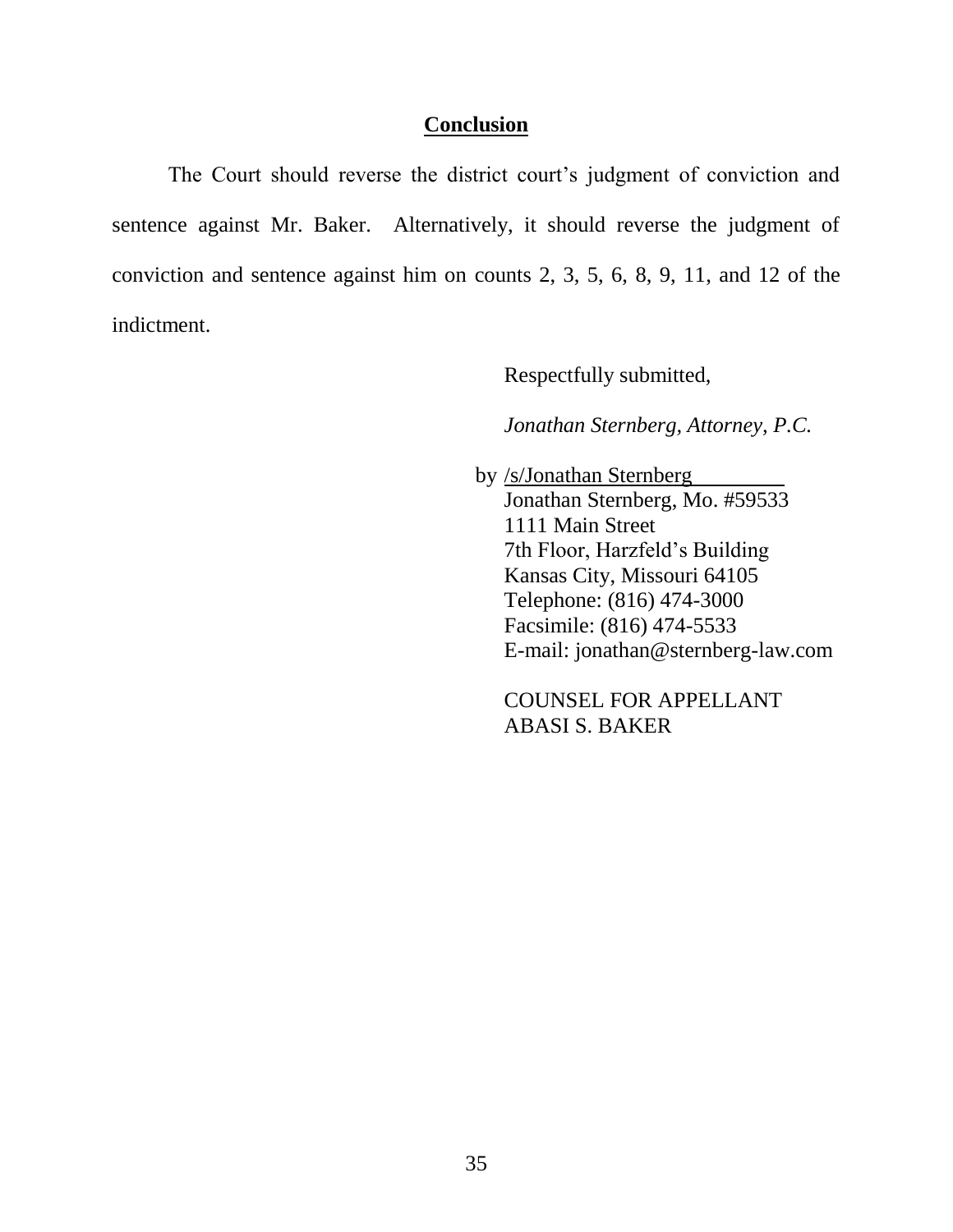## **Certificate of Compliance With Type-Volume Limitation, Typeface Requirements, and Type Style Requirements**

I hereby certify that this brief complies with the type-volume limitation of Fed. R. App. P. 32(a)(7)(B)(ii), because this brief contains 6,993 words, excluding the parts of the brief exempted by Rule  $32(a)(7)(B)(iii)$ .

I further certify that this brief complies with the typeface requirements of Rule  $32(a)(5)$  and the type style requirements of Rule  $32(a)(6)$ , because this brief has been prepared in a proportionally spaced typeface, Times New Roman size 14 font, using Microsoft Word 2010.

I further certify that the electronic copy of this Brief of the Appellant filed via the Court's ECF system is an exact, searchable PDF copy thereof, that it was scanned for viruses using Microsoft Security Essentials and, according to that program, is free of viruses.

/s/Jonathan Sternberg Attorney